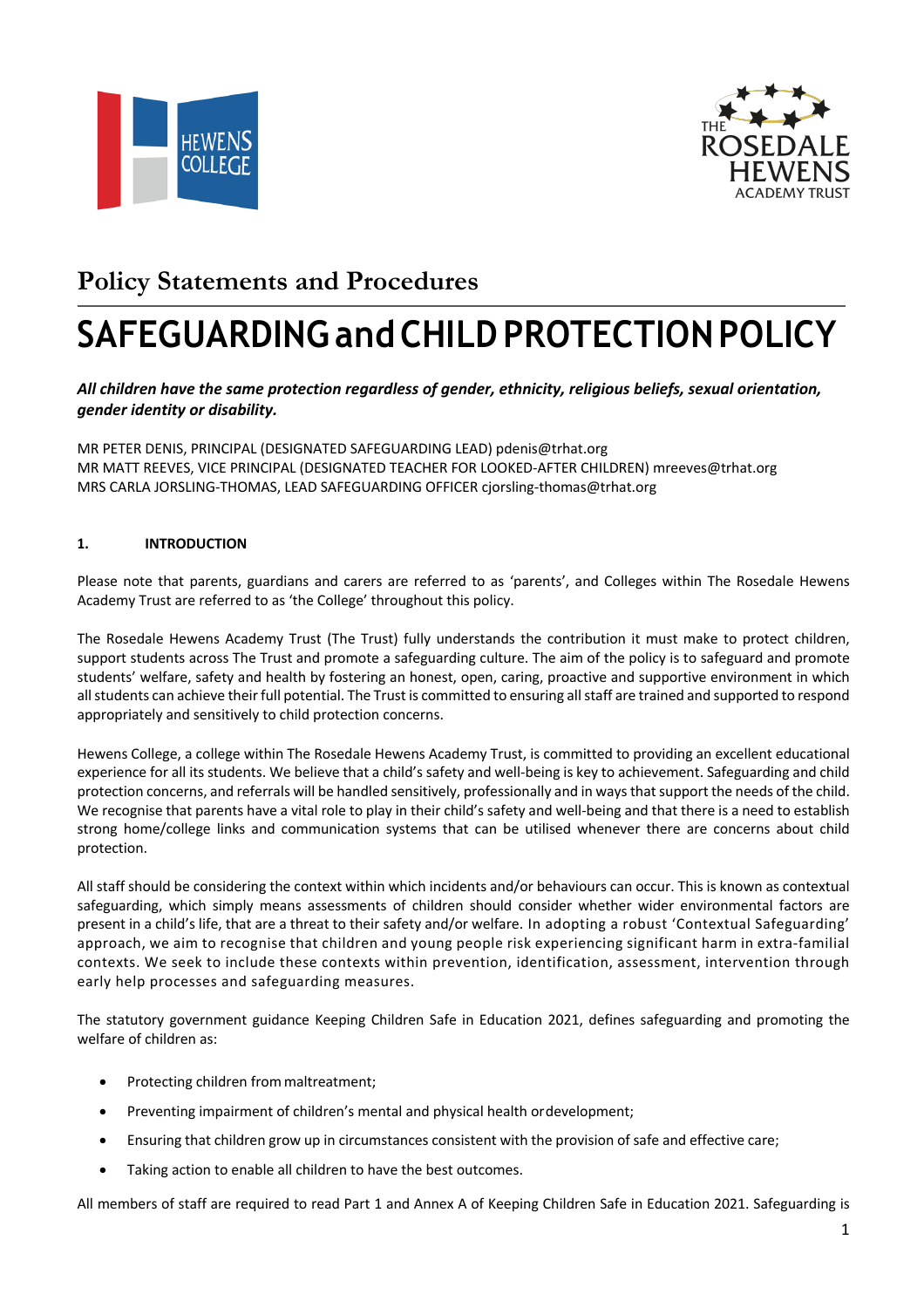everyone's responsibility. Everyone who comes into contact with children and families has a role to play'.

Hewens College recognises its duty is to safeguard and promote the care and welfare of all its students. This includes children who are in need (Section 17, Children Act 1989) and children who are at risk of significant harm (Section 47, Children Act 1989).

This Safeguarding Child Protection Policy is based on the Department for Education's statutory guidance Keeping Children Safe in Education (2021) and Working Together to Safeguard Children (2018), and the Governance Handbook. We comply with this guidance and the arrangements agreed and published by our 3 local safeguarding partners. This policy is also based on the following legislation:

- Part 3 of the schedule to the Education (Independent School Standards) Regulations 2014, which places a duty on academies and independent schools to safeguard and promote the welfare of students at the College
- The Children Act 1989 (and 2004 amendment), which provides a framework for the care and protection of children
- Section 5B (11) of the Female Genital Mutilation Act 2003, as inserted by section 74 of the Serious Crime Act 2015, which places a statutory duty on teachers to report to the police where they discover that female genital mutilation (FGM) appears to have been carried out on a girl under 18
- Statutory guidance on FGM, which sets out responsibilities with regards to safeguarding and supporting girls affected by FGM May 2016 to reflect the publication of statutory guidance on FGM; in February 2019 with some minor amendments
- The Rehabilitation of Offenders Act 1974, which outlines when people with criminal convictions can work with children
- Schedule 4 of the Safeguarding Vulnerable Groups Act 2006, which defines what 'regulated activity' is in relation to children
- Statutory guidance on the Prevent duty, which explains schools' duties under the Counter-Terrorism and Security Act 2015 with respect to protecting people from the risk of radicalisation and extremism
- The Childcare (Disqualification) and Childcare (Early Years Provision Free of Charge) (Extended Entitlement) (Amendment) Regulations 2018 (referred to in this policy as the "2018 Childcare Disqualification Regulations") and Childcare Act 2006, which set out who is disqualified from working with children
- This policy also meets requirements relating to the Safeguarding and Welfare Requirements in the Statutory Framework for the Early Years Foundation Stage (2017).
- This policy has been written with reference to the London Child Protection Procedures (5th Edition 2017, Updated June 2019). https://www.londoncp.co.uk/index.html
- This policy also complies with our funding agreement and articles of association
- Children and Families Act (2014)
- Special Educational Needs and Disability (SEND) Code of Practice (January 2015)
- Safeguarding Vulnerable Adults Groups Act (2006)
- Information sharing Advice for practitioners providing safeguarding services to children, young people, parents and carers (July 2018)

## **Confidentiality**

The College's approach to confidentiality and data protection with respect to safeguarding Is in line with all GDPR (General Data Protection Regulations May 2018), Children Act 1989 and Children Act 2004 section 11. Note that:

- Timely information sharing is essential to effective safeguarding
- Fears about sharing information must not be allowed to stand in the way of the need to promote the welfare, and protect the safety, of children
- The Data Protection Act (DPA) 2018 and GDPR do not prevent, or limit, the sharing of information for the purposes of keeping children safe
- If staff need to share 'special category personal data', the DPA 2018 contains 'safeguarding of children and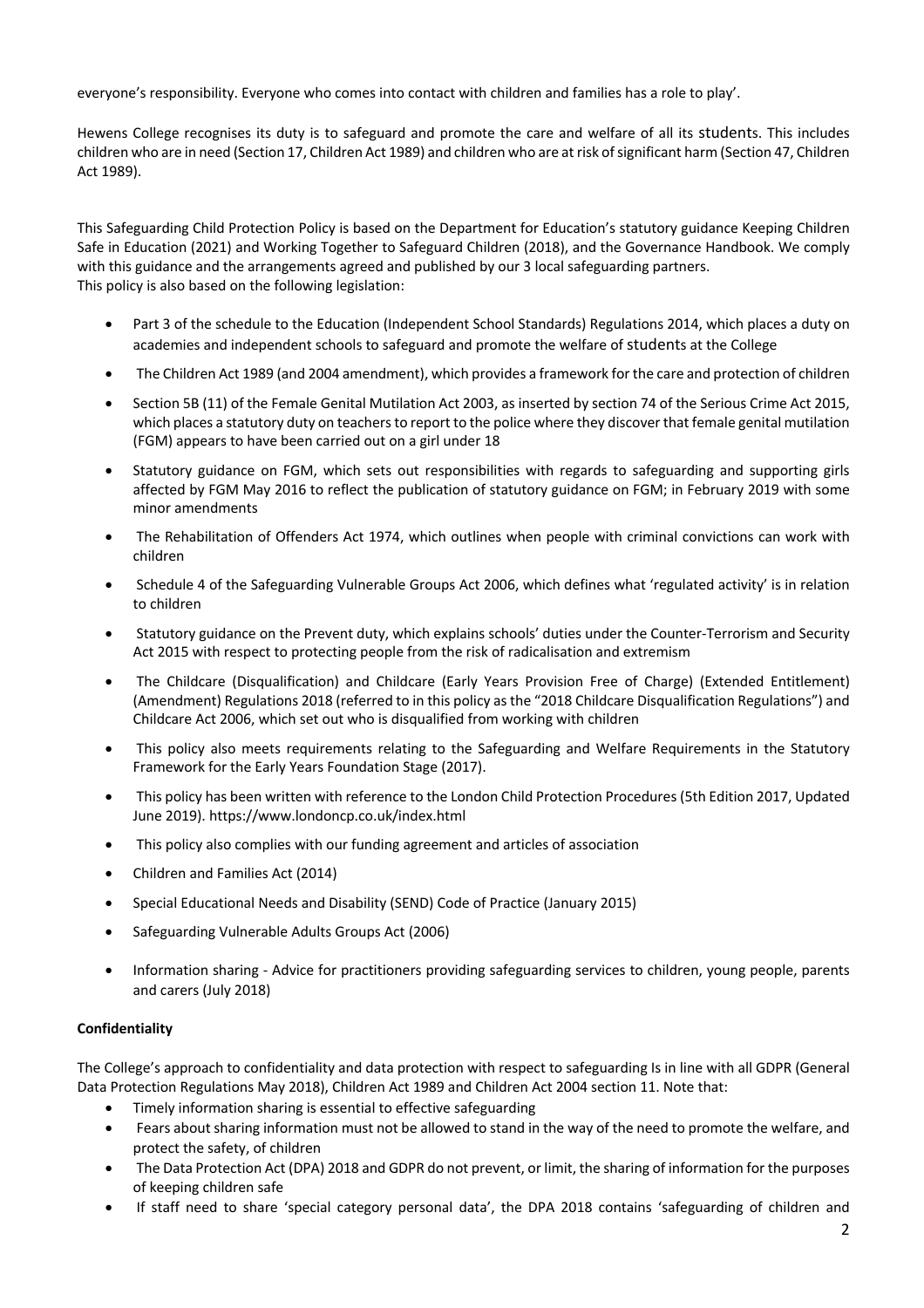individuals at risk' as a processing condition that allows practitioners to share information without consent if it is not possible to gain consent, it cannot be reasonably expected that a practitioner gains consent, or if to gain consent would place a child at risk

- Staff should never promise a child that they will not tell anyone about a report of abuse, as this may not be in the child's best interests
- The government's information sharing advice for safeguarding practitioners includes 7 'golden rules' for sharing information, and will support staff who have to make decisions about sharing information If staff are in any doubt about sharing information, they should speak to the designated safeguarding lead (or LSO)

#### **The 7 'Golden Rules' to Information Sharing**

- 1. Remember that the General Data Protection Regulation (GDPR), Data Protection Act 2018 and human rights law are not barriers to justified information sharing, but provide a framework to ensure that personal information about living individuals is shared appropriately.
- 2. Be open and honest with the individual (and/or their family where appropriate) from the outset about why, what, how and with whom information will, or could be shared, and seek their agreement, unless it is unsafe or inappropriate to do so.
- 3. Seek advice from other practitioners, or your information governance lead, if you are in any doubt about sharing the information concerned, without disclosing the identity of the individual where possible.
- 4. Where possible, share information with consent, and where possible, respect the wishes of those who do not consent to having their information shared. Under the GDPR and Data Protection Act 2018 you may share information without consent if, in your judgement, there is a lawful basis to do so, such as where safety may be at risk. You will need to base your judgement on the facts of the case. When you are sharing or requesting personal information from someone, be clear of the basis upon which you are doing so. Where you do not have consent, be mindful that an individual might not expect information to be shared.
- 5. Consider safety and well-being: base your information sharing decisions on considerations of the safety and wellbeing of the individual and others who may be affected by their actions.
- 6. Necessary, proportionate, relevant, adequate, accurate, timely and secure: ensure that the information you share is necessary for the purpose for which you are sharing it, is shared only with those individuals who need to have it, is accurate and up to-date, is shared in a timely fashion, and is shared securely.
- 7. Keep a record of your decision and the reasons for it whether it is to share information or not. If you decide to share, then record what you have shared, with whom and for what purpose.

We recognise that child protection is the responsibility of all staff. We will ensure that all parents and other working partners are aware of our Safeguarding and Child Protection Policy by mentioning it in the College prospectus, displaying appropriate information in the College reception and by raising awareness at meetings with parents. Our students' welfare is of paramountimportance.

This policy should be read in conjunction with The Rosedale Hewens Academy Trust Prevent Strategy.

## **2. POLICYOBJECTIVES**

The four main elements that ensure this policy is fully and effectively implemented are:

- **- Prevention:** For example, following safer recruitment practices; supportive college atmosphere; teaching and pastoral support available to students, PSHE curriculum teaches students to keep themselves safe, regular workshops on internet safety, knife crime and gang culture.
- **- Protection:** For example, following agreed policies and procedures and monitoring their implementation and effectiveness; by ensuring staff are trained and supported appropriately and sensitively in child protection and safeguarding matters; by encouraging open communication.
- **- Support:** Appropriate support will be offered to students and staff who make disclosures or voice concerns. The College will outline carefully the process that will follow for handling a complaint and will offer counseling or other pastoral support as necessary.
- **- Equality**: All students have the same protection regardless of gender, ethnicity, religious beliefs, sexual orientation or identity (LGBT) or disability. The United Nations Convention on the Rights of the Child (UNCRC) is a legally-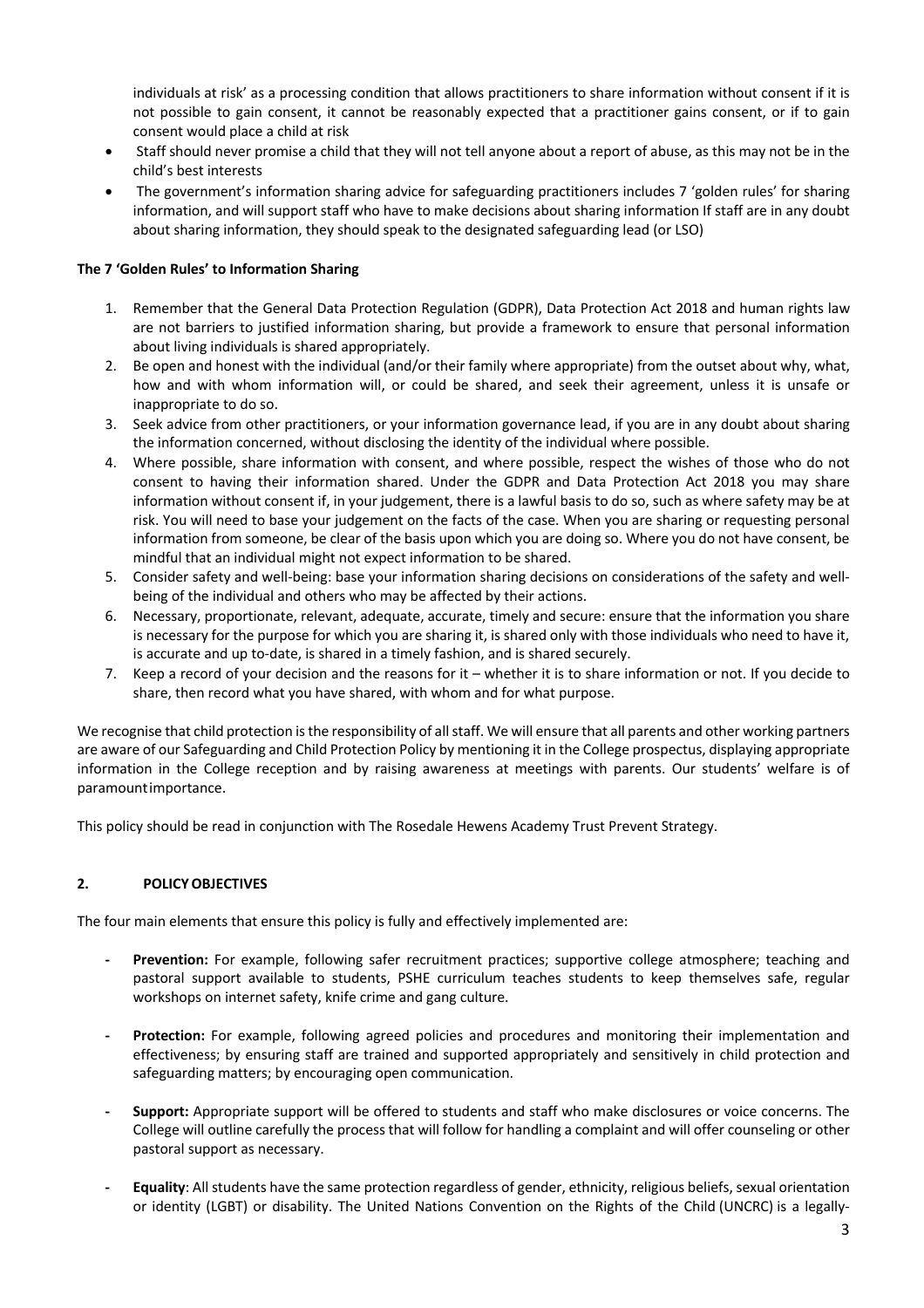binding international agreement setting out the civil, political, economic, social and cultural rights of every child, regardless of their race, religion or abilities.

The main objectives of this policy are:

- To prevent abuse;
- To protect students;
- To provide appropriate support to students and staff;
- To work with parents to ensure appropriate communications and actions are undertaken. Where necessary, referring any concerns to children's Social Care or other agencies for further investigation so that children at risk can be identified quickly. This procedure is intended to protect children from abuse. In the event of the College referring a concern to Children's Social Care it is not accusing parents or other individuals of abuse, but requesting that further investigation takes place to establish whether a child is at risk;
- To provide clear direction to staff and others about expected behaviour in managing and dealing with child protection issues and concerns;
- To resolve child protection concerns and incidents in a professional and sensitive manner.

#### **3. PRINCIPLES**

Where the Governing Body provides services or activities directly under the supervision or management of college staff, the College's arrangements for safeguarding and child protection will apply. Where another body provides services or activities separately, the Governing Body must seek assurance that the body concerned has appropriate policies and procedures in place to safeguard and protect students and there are arrangements to liaise with the College on these matters where appropriate.

The College adopts an open and accepting attitude towards students as part of its responsibility for pastoral care. Staff hope that students and their parents will feel free to talk about any concerns and will see college as a safe place when there are difficulties. Students' worries and fears will be taken seriously and students are encouraged to seek help from members of staff.

The College:

- Maintains an ethos where students feel secure and are encouraged to talk, and are listened to;
- Ensures that students know there are adults in their college whom they can approach if they are worried or are in difficulty;
- Includes in the curriculum, activities and opportunities for PSHE/Citizenship which equip students with the skills they need to stay safe from abuse, and which will help them develop realistic attitudes to the responsibilities of adult life, including the importance of esafety in an increasingly digital world;
- § Ensures every effort is made to establish effective working relationships with parents and colleagues from other agencies;
- Ensures all staff are trained and supported to respond appropriately and sensitively to child protection concerns;
- § Operates safe recruitment procedures and makes sure that all appropriate checks are carried out on new staff and volunteers who are to work with students, including Disclosure and Barring Service and Barred List checks, and maintain a single, central record of these checks. Additional checks include scrutinizing applicants, verifying identity and academic or vocational qualifications, obtaining professional references, checking previous employment history and ensuring that a candidate has the health and physical capacity for the job. The College follows statutory guidance in particular, the Department of Education's 'Safeguarding Children and Safer Recruitment in Education' (January 2007). All appropriate measures are applied in relation to everyone involved who is likely to be perceived by the students as a safe and trustworthy adult including, for example, volunteers and staff employed by contractors.

## **4. PROCEDURES**

Where it is believed that a child is suffering from, or is at risk of, significant harm, we will follow the procedures set out in the document produced by the Safeguarding Partnerships of the London Borough of Hillingdon.

It is recognised by the College that students who are abused or who witness violence may find it difficult to develop a sense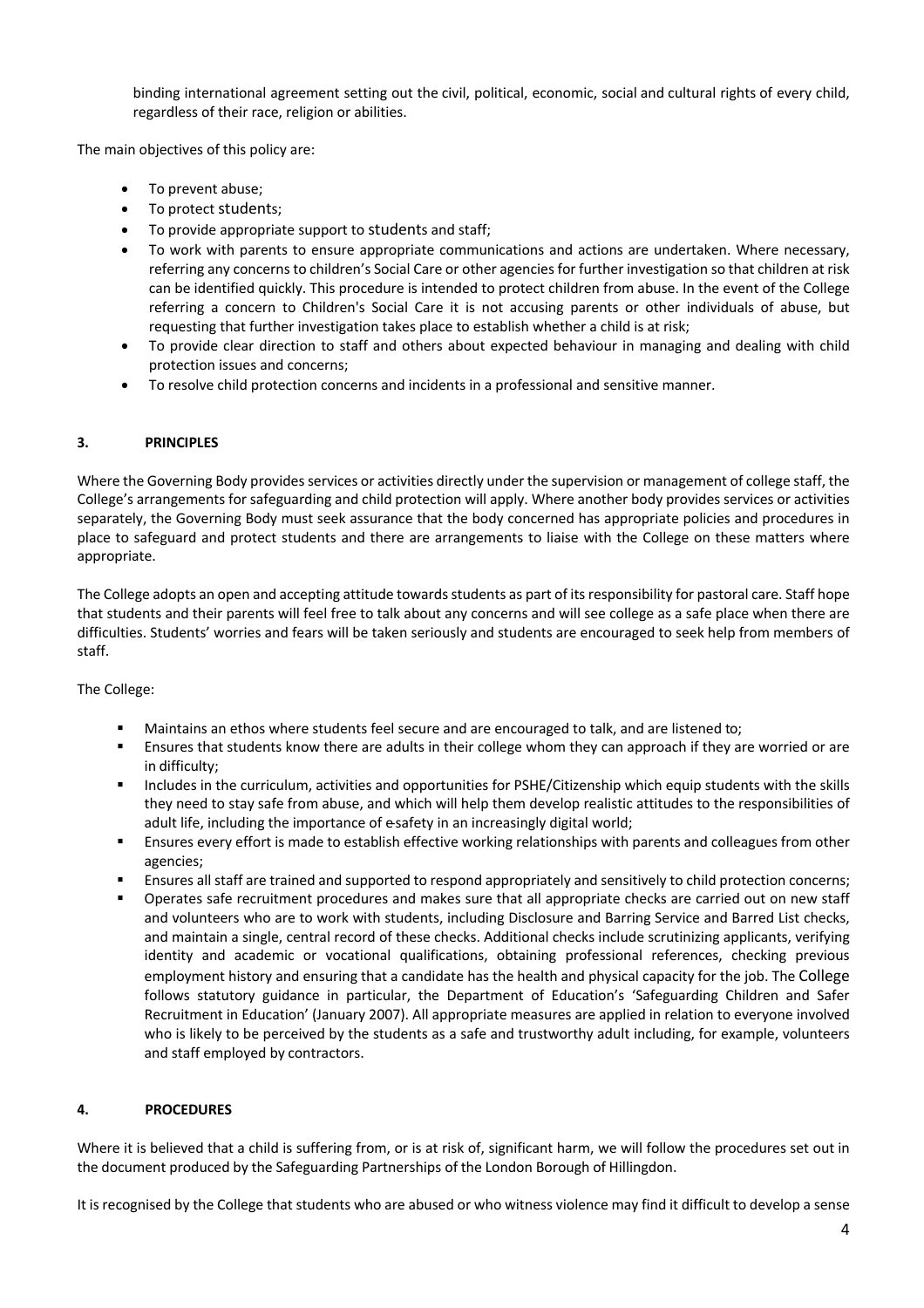of self-worth and to view the world in a positive way. The College may be the only stable, secure and predictable element in the lives of children at risk. However, whilst at college, a child's behaviour may become challenging and therefore require intervention to support their learning and development. There may be circumstances where suspension or exclusion from college may need to be considered, in line with our Behaviour for Learning Policy.

It is also recognised that some students who have experienced abuse may in turn abuse others. This requires a considered, sensitive approach in order that the child can receive appropriate help and support.

The College will endeavour to support students through:

- The curriculum, to encourage self-esteem and self-motivation;
- § The College ethos, which promotes a positive, supportive and secure environment and which gives all students and adults a sense of being respected andvalued;
- **The implementation of student behaviour management policies and procedures;**
- A consistent approach, which recognises and separates the course of behaviour from that which the child displays. This is vital to ensure that all students are supported withincollege;
- Regular liaison with other professionals and agencies who support students and their families;
- § A commitment to develop productive, supportive relationships with parents whenever it is in the child's interest to do so;
- The development and support of responsible and knowledgeable staff trained to respond appropriately in child protection situations.

In addition to that mentioned above this policy should also be considered alongside other related policies and documents e.g. The Trust Prevent Strategy, Special Educational Needs Policy, Health and Safety Policy etc. We recognise that, statistically, students with behavioural difficulties and disabilities are most vulnerable to abuse. Staff who work, in any capacity, with students with profound and multiple disabilities, sensory impairment and/or emotional and behavioural problems will need to be particularly sensitive to signs of abuse. It must also be stressed that in a home environment where there is domestic violence, drug or alcohol abuse, students may also be vulnerable and in need of support or protection.

#### **Training**

On behalf of the Rosedale Hewens Academy Trust, the Lead Safeguarding Officer will ensure that all staff receive appropriate safeguarding and child protection training which is regularly updated and in line with advice from the 3 Safeguarding Partners. In addition, all staff members will receive regular safeguarding and child protection updates (for example, via email, e-bulletins, staff meetings). This will ensure that staff are provided with the relevant skills and knowledge to safeguard students effectively, as required.

All new staff members will undergo safeguarding and child protection training at induction. This will include training on the College's safeguarding and child protection policy, online safety, the code of conduct/staff behaviour policy, the behaviour policy, the safeguarding response to students who go missing from education, and the role of the designated safeguarding lead. The Trust will ensure that an accurate record of safeguarding training undertaken by all staff is maintained and updated regularly.

#### **Professional Confidentiality**

Confidentiality is an extremely important part of Safeguarding and Child Protection and needs to be fully understood by all those working with children. Parents and every adult working in, or associated with the College should discuss any Child Protection concerns with the Designated Safeguarding Lead or Lead Safeguarding Officer. Specific cases must not be discussed with other members of the College in order to protect an individual's confidentiality. However, general guidance or procedural clarification should be sought from the Principal.

**If a student asks for confidentiality the response should be: "I cannot guarantee confidentiality and anything you tell me may have to be passed on to the Designated Safeguarding Lead or other designated members of staff".** This provides a consistent response, allows the student to decide whether or not to share the information with the member of staff and enables the member of staff to clarify what will happen next. If the student decides not to share the confidence with the member of staff they should still pass on any concerns he/she might have had to the Designated Safeguarding Lead and Lead Safeguarding Officer, for example if the student had any obvious, visible bruising or part disclosed any information.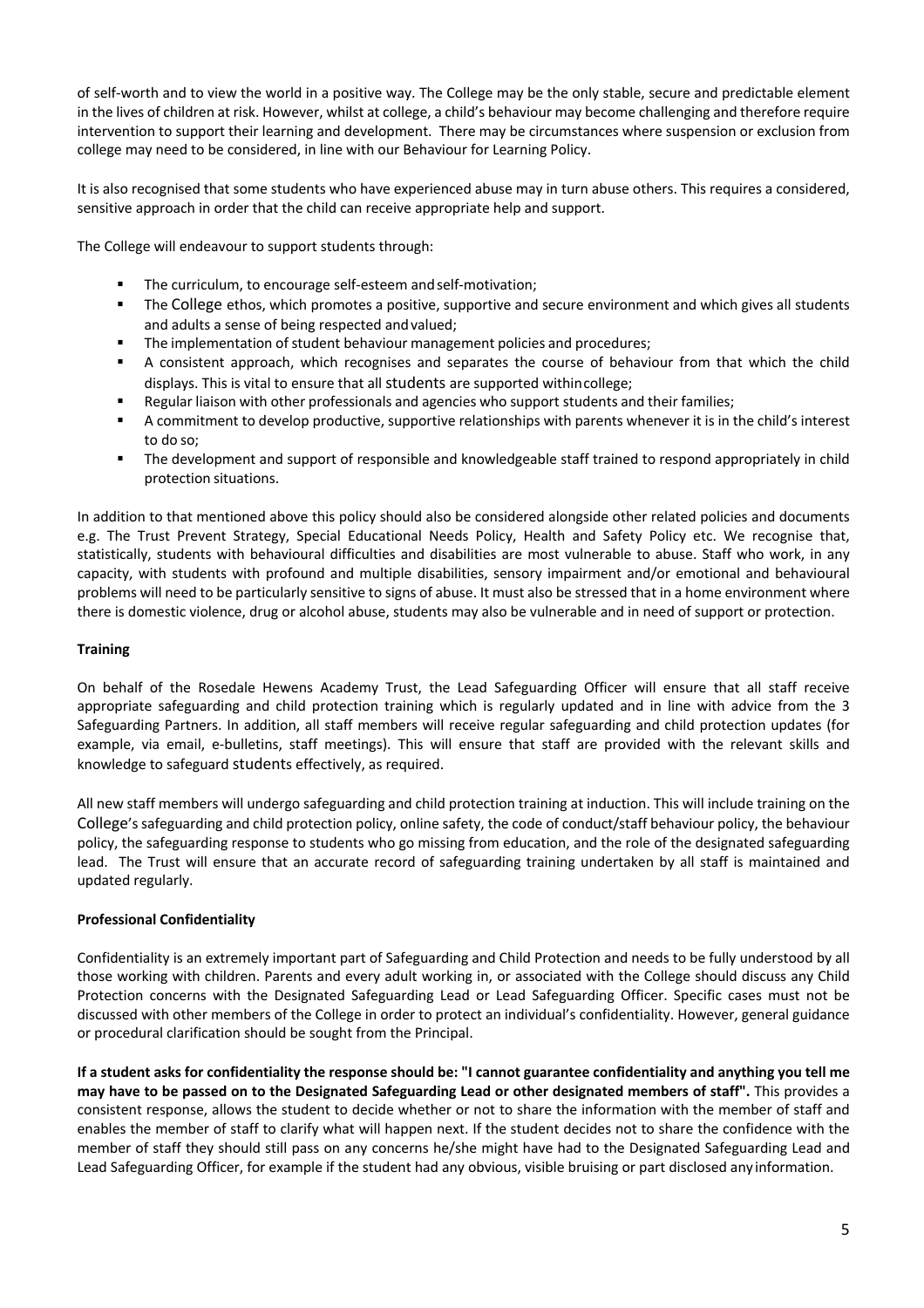#### **Procedure to follow on Disclosure by a Student**

It is recognised that a child may seek to share information about abuse or neglect with a member of staff, or talk spontaneously individually or in groups when a member of staff is present. In these situations, staff must:

- Listen carefully to the child. DO NOT directly question the child;
- Give the child time and attention;
- Allow the child to give a spontaneous account; do not stop a child who is freely recalling significant events;
- Make an accurate record of the information you have been given taking care to record the timing, setting and people present, the child's presentation as well as what wassaid;
- Explain that you cannot promise not to speak to others about the information they have shared but explain what confidentiality means;
- Reassure the child that they have done the right thing in tellingyou;
- Tell the child what you are going to do next and explain that you will need to get help to keep him/her safe;
- Do not ask the child to repeat his or her account of events to anyone;
- Inform and immediately send a Record of Concern form to the Designated Safeguarding Lead and Lead Safeguarding Officer.

#### **Record of Concern form**

All information should be written down and the Record of Concern form completed in full. This form should be completed by anyone who has a concern regarding the welfare or protection of a student. Staff should complete an electronic copy of the form. This should then immediately be emailed directly the Designated Safeguarding Leads and copied to the Trust's Lead Safeguarding Officer.

#### **Mr Peter Denis (DSL)**

PDenis@trhat.org

**Mrs Carla Jorsling-Thomas (LSO)** Cjorsling-thomas@trhat.org

For all parents, carers, guardians and visitors, please ask at reception for a paper copy. This form should then be placed in a sealed envelope. Marked as 'Strictly Confidential' and passed immediately to the relevant member of staff.

The Designated Safeguarding Lead having read the information, will discuss the contents with the student in question. They will then either seek advice from the Lead Safeguarding Officer, and/or make a referral to Children's Social Care under Child Protection procedures. Parents will be informed of any actions taken following a disclosure, however there may be circumstances where this may not be appropriate. Generally, personal information would only be disclosed to third parties, including other agencies, with the consent of the student (General Data Protection Regulations, May 2018). In some circumstances consent may not be possible or desirable but the safety and welfare of a student dictate that the information should be shared. The law permits the disclosure of confidential information necessary to safeguard a child or children. Disclosure should be justifiable in each case, according to the particular facts of the case and if, in doubt, legal advice would be sought.

The College follows the guidance contained within 'Information Sharing: Guidance for practitioners and managers'. Only the Principal, Executive Principal or Chief Operating Officer can give permission for information to beshared.

Conversations with a student who discloses abuse need tact and sensitivity. He/she may already be under severe emotional stress and need reassuring. It is important that, after the disclosure, only the Designated Safeguarding Lead or Lead Safeguarding Officer undertakes subsequent conversations.

#### **Abuse and Neglect**

Abuse and neglect are forms of maltreatment of a child. Somebody may abuse or neglect a child by inflicting harm, or by failing to act to prevent harm. Students may be abused in a family or in an institutional or community setting, by those known to them or, more rarely, by a stranger. They may be abused by an adult or adults, or another child or children.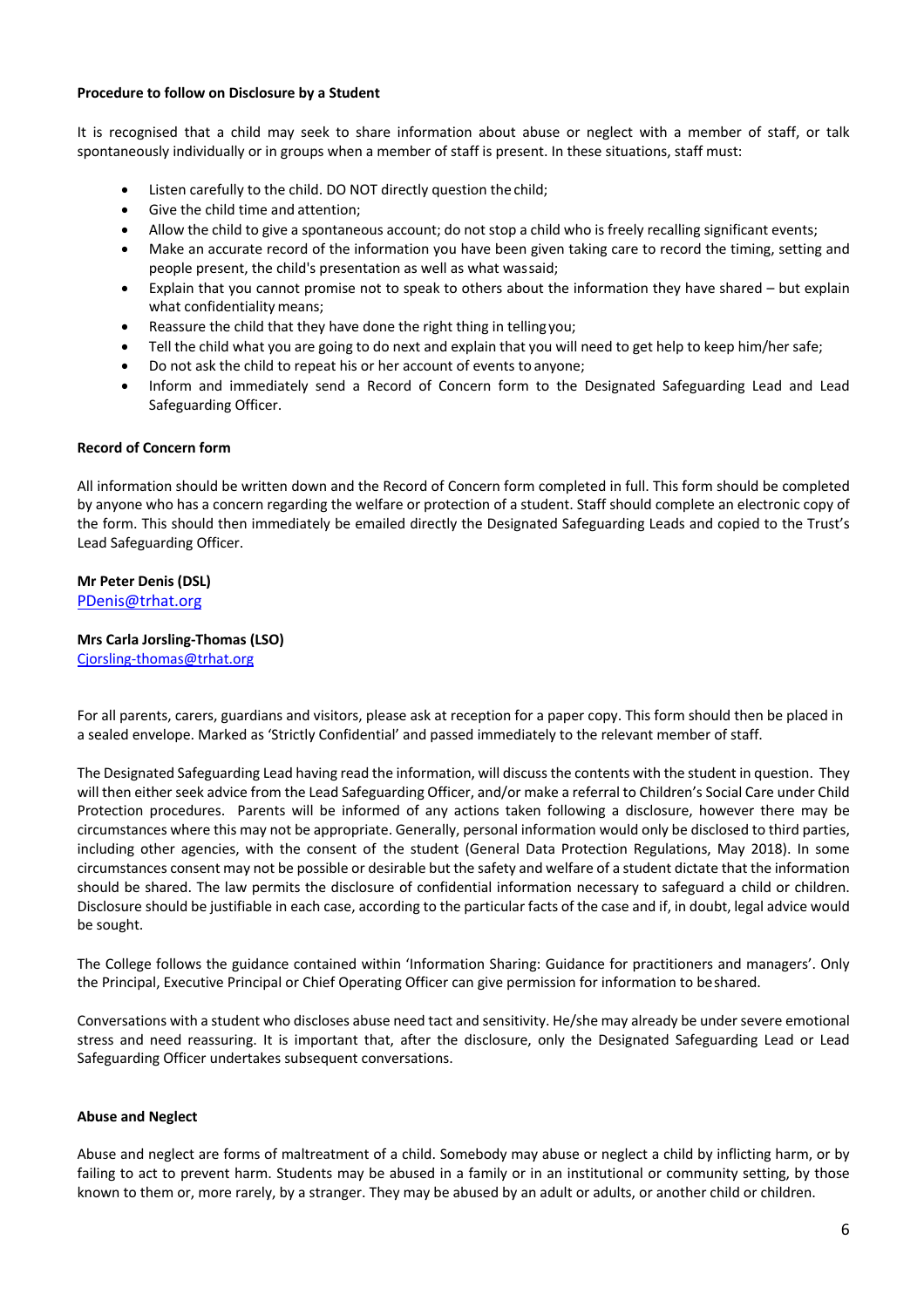All staff should be aware that safeguarding incidents and/or behaviours can be associated with factors outside the College or college and/or can occur between students outside of these environments. All staff, but especially the designated safeguarding lead (and deputies) should consider whether students are at risk of abuse or exploitation in situations outside their families. Extra-familial harms take a variety of different forms and students can be vulnerable to multiple harms including (but not limited to) sexual exploitation, criminal exploitation, and serious youth violence.

#### **Emotional Abuse**

Emotional abuse is the persistent emotional ill-treatment of a child such as to cause severe and persistent adverse effects on a child's emotional development. It may involve conveying to a child that he/she is worthless or unloved, inadequate, or valued only insofar as she meets the needs of another person. Additionally, a child may also suffer adverse effects when put under excessive pressure to achieve. It may involve causing a child frequently to feel frightened or in danger, or the exploitation or corruption of a child. Some level of emotional abuse is involved in all types of ill treatment of a child, though it may occur alone. Domestic violence, adult mental health concerns and parental substance misuse may expose a child to emotionalharm.

Signs and Symptoms of Emotional Abuse include:

- Physical, mental and emotional development delays.
- Self-harm.
- Sudden speech disorders.
- Continual self-depreciation ('I'm stupid, ugly, worthless,etc.').
- Overreaction to mistakes.
- Extreme fear of any new situation.
- Inappropriate response to pain ('I deserve this').
- Neurotic behaviour (rocking, hair twisting, self-mutilation).
- Extremes of passivity or aggression.
- Neglect.
- Constant hunger.
- Poor personal hygiene.
- Constant tiredness.
- Poor state of clothing.
- Emaciation.
- Untreated medical problems.
- A lack of social relationships.
- Compulsive scavenging.
- Destructive tendencies.

#### **Neglect**

The persistent failure to meet a child's physical, emotional and/or psychological needs, likely to cause significant harm. It may involve a parent failing to provide adequate food, shelter and clothing, failing to protect a child from physical harm or danger, failing to ensure access to appropriate medical care or treatment, lack of stimulation or lack of supervision.

Physical signs of neglect include: poor or faltering growth, recurrent infections, unkempt dirty appearance, inadequate clothing, unmanaged/untreated medical conditions, hunger, no regular meal times.

Developmental signs of neglect include: developmental delays, poor attention or concentration, lack of self- confidence/or poor self-esteem and educational underachievement.

Behavioural signs of neglect include: overactive, aggressive, impulsive, indiscriminate friendliness, withdrawn, poor social skills/relationships, bedwetting or soiling, destructive behaviours, substance misuse, running away, sexual promiscuity, selfharm, risk-taking behaviours, erratic or non-college attendance.

Home environment signs of neglect include: dirty, hazardous environment, no routines, poor state of bedding, lack of play opportunities.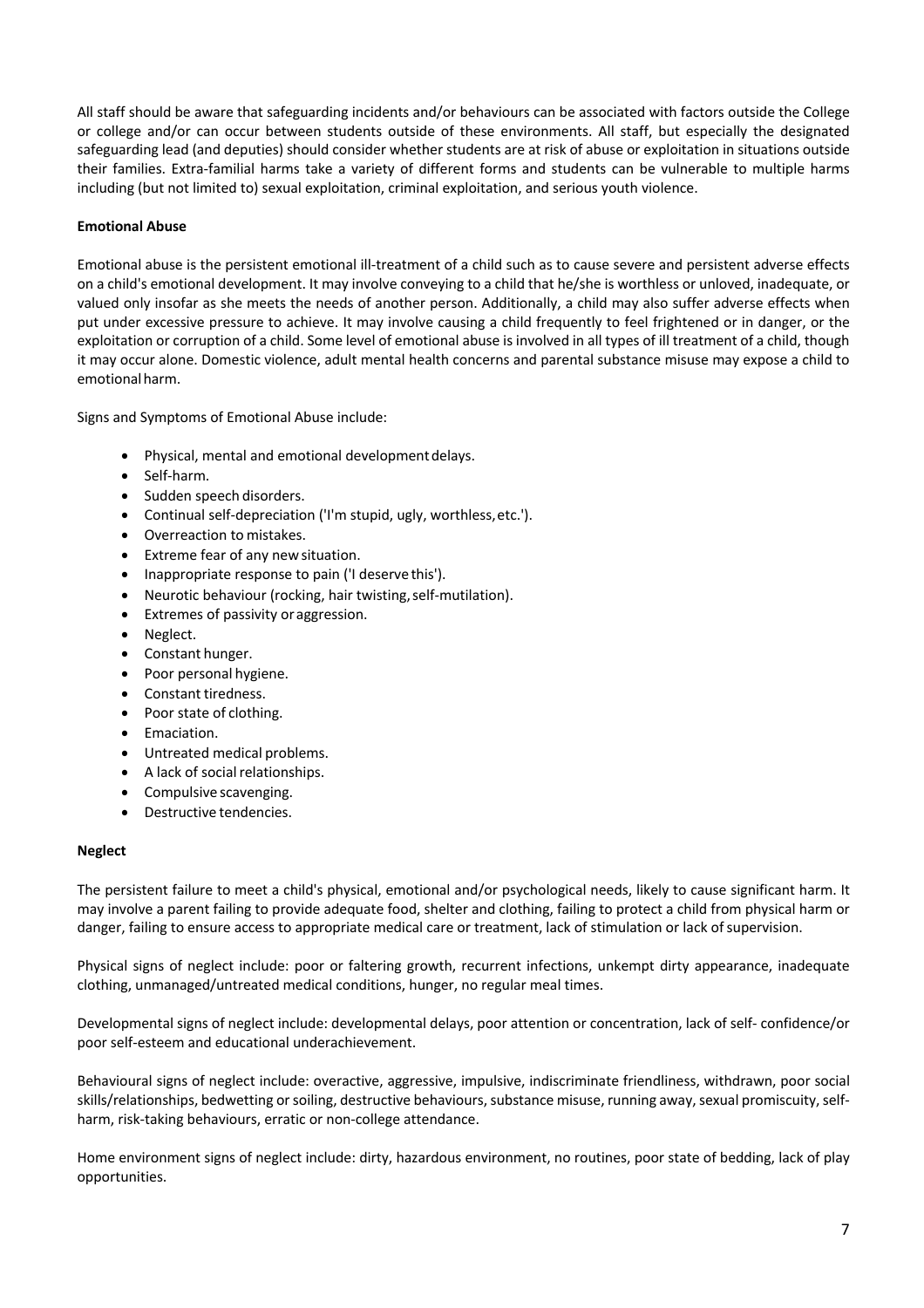#### **Sexual Abuse**

The forcing or enticing a child to take part in sexual activities. The sexual activities may involve physical contact, including penetrative or non-penetrative acts. They may include non-contact activities, such as involving students to look at, or in the production of, pornographic material or watching sexual activities or encouraging students to behave in sexually inappropriate ways.

Signs or Symptoms of Sexual Abuse Include:

- Being overly affectionate or knowledgeable in a sexual way inappropriate to the student'sage.
- Medical problems such as chronic itching, pain in the genitals, venerealdiseases.
- Other extreme reactions, such as depression, self-mutilation, suicide attempts, running away, overdoses, anorexia.
- Personality changes such as becoming insecure or clinging.
- Regressing to younger behaviour patterns such as thumb sucking or bringing out discarded cuddly toys.
- Sudden loss of appetite or compulsive eating.
- Being isolated or withdrawn.
- Inability to concentrate.
- Lack of trust or fear of someone they know well, such as not wanting to be alone with a babysitter or child minder.
- Starting to wet/soil again, day ornight/nightmares.
- Become worried about clothing beingremoved.
- Suddenly drawing sexually explicit pictures.
- Trying to be 'ultra-good' or perfect; over-reacting tocriticism.

#### **Physical Abuse**

The deliberate physical injury to a child, or the willful or neglectful failure to prevent physical injury or suffering. This also includes fabricating illness and failure to seek medical attention when appropriate. Other forms of physical abuse or harm include the following. Hitting, shaking, throwing, poisoning, burning or scalding, drowning, suffocating, confinement to a room or cot, or inappropriately giving drugs to control behaviour. Signs or Symptoms of Physical Abuse Include:

- Unexplained recurrent injuries or burns.
- Improbable excuses or refusal to explain injuries.
- Wearing clothes to cover injuries, even in hotweather.
- Refusal to undress for gym.
- Bald patches.
- Chronic running away.
- Fear of medical help or examination.
- Self-destructive tendencies.
- Aggression towards others.
- Fear of physical contact shrinking back iftouched.
- Admitting that they are punished, but the punishment is excessive (such as a child being beaten every night to 'make him study').
- Fear of suspected abuser beingcontacted.

#### **Domestic Abuse**

The cross-government definition of domestic violence and abuse is:

• Any incident or pattern of incidents of controlling, coercive, threatening behaviour, violence or abuse between those aged 16 or over who are, or have been, intimate partners or family members regardless of gender or sexuality. The abuse can encompass, but is not limited to: psychological; physical; sexual; financial; and emotional.

All students can witness and be adversely affected by domestic abuse in the context of their home life, where domestic abuse can occur between family members. Exposure to domestic abuse and/or violence can have a serious, long lasting emotional and psychological impact on students. In some cases, a child may blame themselves for the abuse or may have had to leave the family home as a result.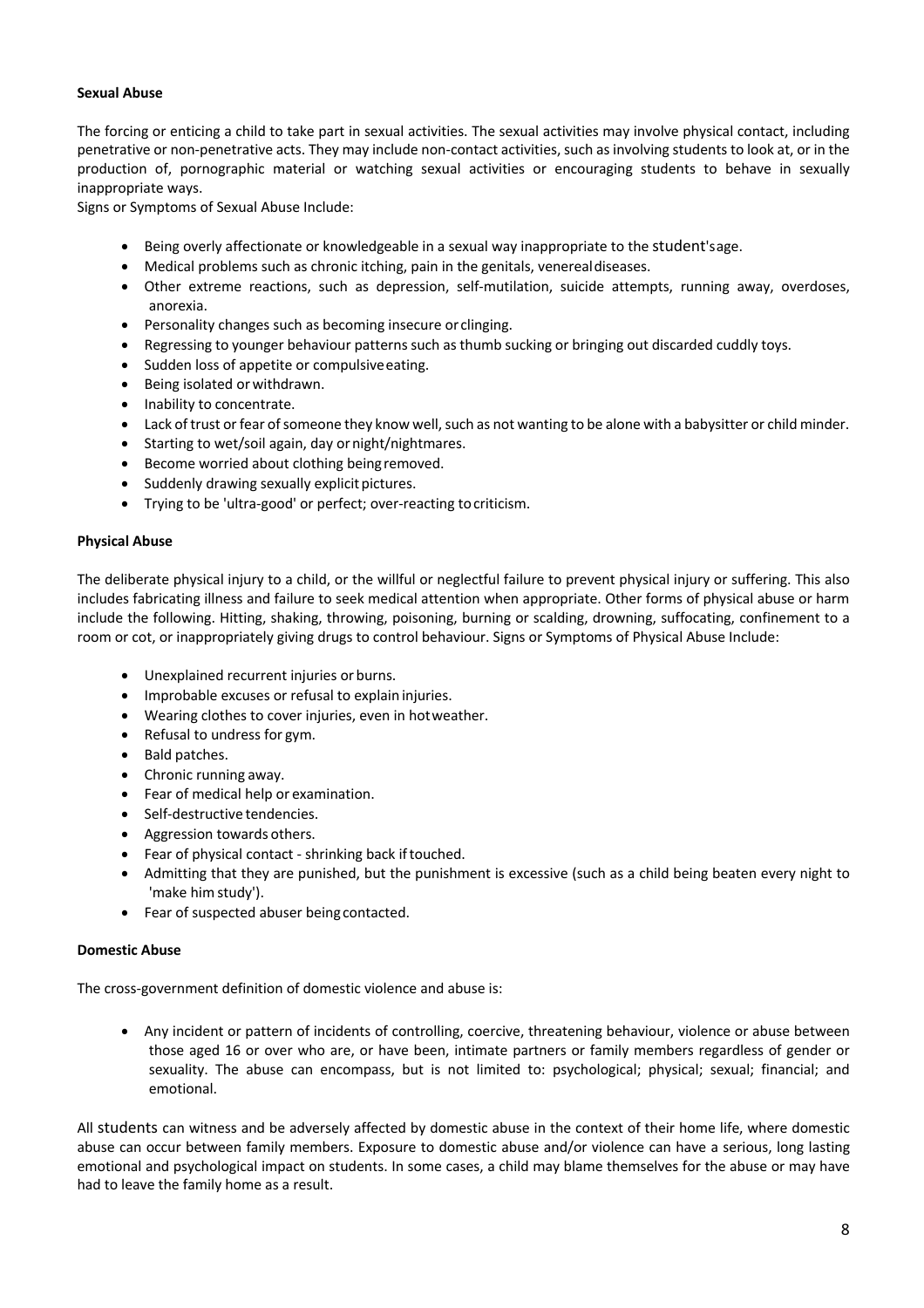Domestic abuse can include:

- sexual abuse and rape (including within a relationship)
- punching, kicking, cutting, hitting with an object
- withholding money or preventing someone from earning money
- taking control over aspects of someone's everyday life, which can include where they go and what they wear, not letting someone leave the house
- reading personal correspondence i.e. emails, text messages or letters
- threatening to kill or harm them, a partner, another family member or pet.

#### **Witnessing and experiencing domestic abuse**

Domestic abuse always has an impact on students. Being exposed to domestic abuse in childhood is child abuse. Students may experience domestic abuse directly, but they can also experience it indirectly by:

- hearing the abuse from another room
- seeing a parent's injuries or distress afterwards
- finding disarray like broken furniture
- being hurt from being nearby or trying to stop the abuse
- experiencing a reduced quality in parenting as a result of the abuse (Royal College of General Practitioners and NSPCC, 2014; Holt, Buckley and Whelan, 2008).

#### **Recognising domestic abuse**

- Domestic abuse can happen in any relationship. It can continue even after the relationship has ended, for example during contact visits or on social media.
- Both men and women can be abused or be abusers.

#### **Signs and indicators**

It can be difficult to tell if domestic abuse is happening, because perpetrators can act very differently when other people are around. Students who experience domestic abuse may:

- display behaviour that others perceive to be challenging
- suffer from depression and anxiety
- not do as well at college as usual.

#### **Signs of anxiety**

Students who experience domestic abuse may feel on constant alert. Signs of anxiety or fear-related behaviour include:

- bed wetting or unexplained illness
- running away from home
- constant worry about possible danger or safety of family members
- aggression towards others.

Domestic abuse is an incident or pattern of incidents of controlling, coercive, threatening, degrading and violent behaviour, including sexual violence, in the majority of cases by a partner or ex-partner, but also by a family member or carer. Sadly, domestic abuse is very common. In the vast majority of cases, it is experienced by women and is perpetrated by men.

Domestic abuse can include, but is not limited to, the following:

• Coercive control – a pattern of intimidation, degradation, isolation and control with the use or threat of physical or sexual violence. When an abuser uses a pattern of behaviour over time to exert power and control. It is a criminal offence. *Coercive control is at the heart of domestic abuse***.**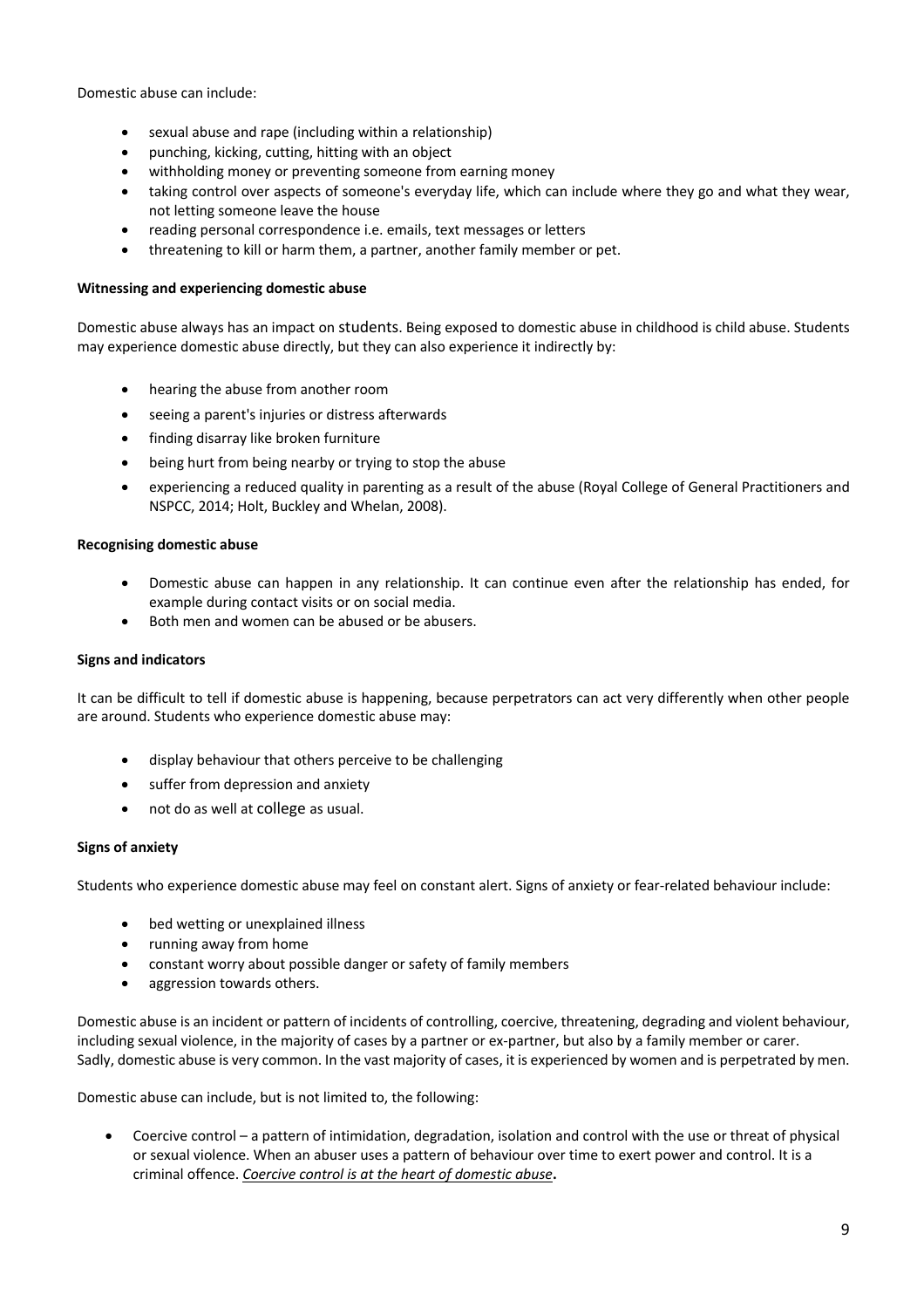- Psychological and/or emotional abuse includes name-calling, threats and manipulation, blaming you for the abuse or 'gaslighting' you.
- Physical or sexual abuse not only hitting. They might restrain you or throw objects. They might pinch or shove you and claim it's a 'joke'. They might manipulate or coerce you into doing things you don't want to do.
- Financial or economic abuse controlling your access to money or resources. They might take your wages, stop you working or put you in debt.
- Harassment and stalking a pattern of persistent and unwanted attention that makes you feel pestered, scared, anxious or harassed.
- Online or digital abuse they might send abusive texts, demand access to your devices, track you with spyware, or share images of you online.

#### **Operation Encompass**

Operation Encompass operates in the majority of police forces across England. It helps police and colleges work together to provide emotional and practical help to students. The system ensures that when police are called to an incident of domestic abuse, where there are students in the household who have experienced the domestic incident, the police will inform the key adult (usually the designated safeguarding lead) in college before the child or children arrive at college the following day. This ensures that the College has up to date relevant information about the child's circumstances and can enable support to be given to the child according to their needs. Police forces not signed up to operation encompass will have their own arrangements in place.

Refuge runs the National Domestic Abuse Helpline, which can be called free of charge and in confidence, 24 hours a day on 0808 2000 247. Its website provides guidance and support for potential victims, as well as those who are worried about friends and loved ones. It also has a form through which a safe time from the team for a call can be booked.

#### **Mental Health**

Mental health affects all aspects of a child's development including their cognitive abilities, their social skill and their emotional wellbeing. The College recognises that students may experience mental health difficulties and therefore provide a range of pastoral support (medical and non-medical) to students who may need help and support.

All staff should also be aware that mental health problems can, in some cases, be an indicator that a child has suffered or is at risk of suffering abuse, neglect or exploitation. Only appropriately trained professionals should attempt to make a diagnosis of a mental health problem. Staff however, are well placed to observe students day-to-day and identify those whose behaviour suggests that they may be experiencing a mental health problem or be at risk of developing one. Where students have suffered abuse and neglect, or other potentially traumatic adverse childhood experiences, this can have a lasting impact throughout childhood, adolescence and into adulthood. It is key that staff are aware of how these students's experiences, can impact on their mental health, behaviour and education. If staff have a mental health concern about a child that is also a safeguarding concern, immediate action should be taken, following their child protection policy and speaking to the designated safeguarding lead or a deputy.

Childhood and adolescence are when mental health is developed and patterns are set for the future. For most students the opportunities for learning and personal development offered at college are exciting and challenging and an intrinsic part of their educational experience. However, they can also give rise to anxiety and stress whereby anxiety or stress owing to circumstances outside college. It is important not to label as 'mental health' problems which are in reality normal emotional reactions to new experiences.

A number of students may experience emotional or psychological difficulties, that without appropriate professional support are more persistent and inhibit their ability to participate fully in college and in other aspects of life. In addition, some students may arrive at college with a pre-existing psychological problem. Mental health problems can seriously impair academic performance and may lead to confused or anxious behaviour.

Minor difficulties that interfere with a child's capacity to work may also result in distress and wasted effort and undermine academic progress. A more seriously affected child may require a significant level of professional support. Students do suffer from depression. Whilst the suicide rate among teenagers is below that in the general population, young people are vulnerable to suicidal feelings.

#### **Identifying Self Harm**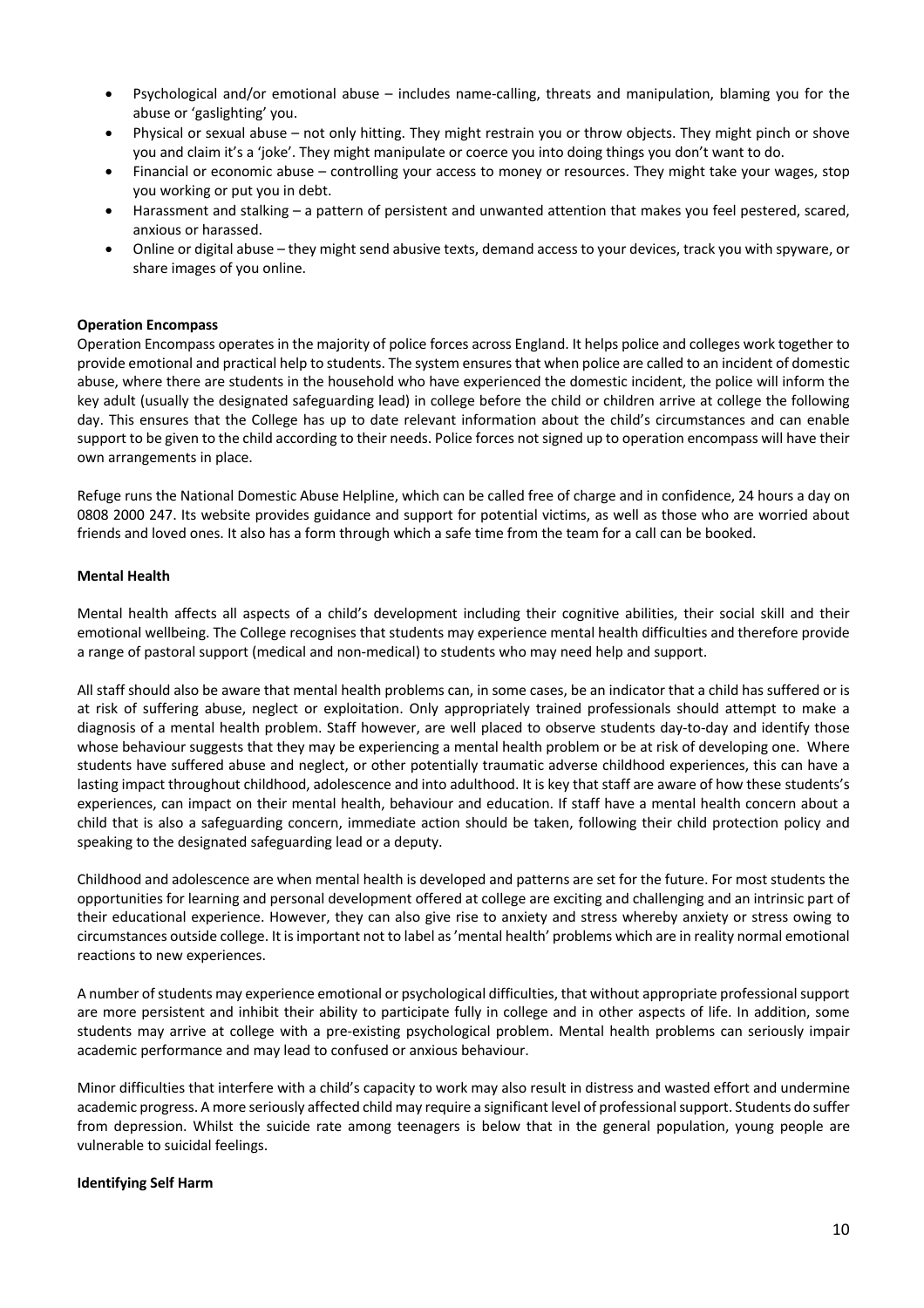Self-harm is defined by the National Institute of Clinical Excellence Guidelines (2004) as an "expression of personal distress, usually made in private, by an individual who hurts him or herself". Essentially, self-harm is any behaviour where the intent is to cause harm to oneself (Multi Agency Guidelines for Professionals Working with Children and Young People Who Self-Harm, January 2012). There are several ways in which a staff member might discover that a student is self-harming. A staff member may witness or be informed of student self-harm by the student themselves or a friend. A staff member may suspect a student has self-harmed which may mean that they are in need of immediate medical attention, or it may be recent or historical. A student might self-disclose self-harm, recent or previous, or a friend may disclose information. A student may disclose thoughts of self-harm or a friend may disclose this.

Signs and symptoms are sometimes absent or easy to miss. It is not uncommon for individuals who self-harm to offer stories which seem implausible or which may explain one, but not all, physical signs. If a student says they are not self-harming or evades the question, you can keep the door open by reminding them that you are always available to talk about anything, should they so wish. Try to stay connected to the student and look for other opportunities to ask, particularly if there are continuing signs that your suspicion is correct. Below is a non-exhaustive list of some of the behaviours that some people might consider to be self-harm:

- Scratching or picking skin
- Cutting body
- Tying something around body
- Inserting things into body
- Scouring/scrubbing body excessively
- Hitting, punching self
- Pulling out hair
- Over/under eating
- Excessive drinking of alcohol
- Taking non-prescription drugs
- Burning or scalding body
- Hitting walls with head
- Taking an overdose or swallowing something dangerous
- Self-strangulation
- Risky behaviours such as running into the road

As most self-harm is privately or secretly carried out it can be hard to notice that a young person is self-harming but some signs to look out for are:

- Changes in clothing to cover parts of the body, e.g. wearing long sleeved tops
- Reluctance to participate in previously enjoyed physical activities, particularly those that involve wearing shorts or swimsuits, for example
- Changes in eating and/or sleeping habits
- Changes in consumption of drugs/alcohol
- Changes in levels of activity or mood
- Increasing isolation from friends/family

## **Honour Based Violence (HBV)**

Honour-based violence (HBV) is the term used to refer to a collection of practices used predominantly to control the behaviour of women and girls within families or other social groups in order to protect supposed cultural and religious beliefs, values and social norms in the name of 'honour'. HBV incidents and crimes include specific types of offence, such as forced marriage (FM) and female genital mutilation (FGM), breast ironing and acts which have long been criminalised, such as assault, rape and murder. We use HBV to refer to the full range of incidents and crimes which perpetrators carry out under the guise of maintaining or protecting perceived 'honour'.

## **Female Genital Mutilation (FGM) and Honour Based Violence (HBV)**

Female genital mutilation has been a criminal offence since the Prohibition of Female Circumcision Act 1985 came into force. The 1985 Act was replaced by the Female Genital Mutilation Act 2003. In 2003 it also became a criminal offence for UK nationals or permanent UK residents to take their child abroad to have female genital mutilation. Anyone found guilty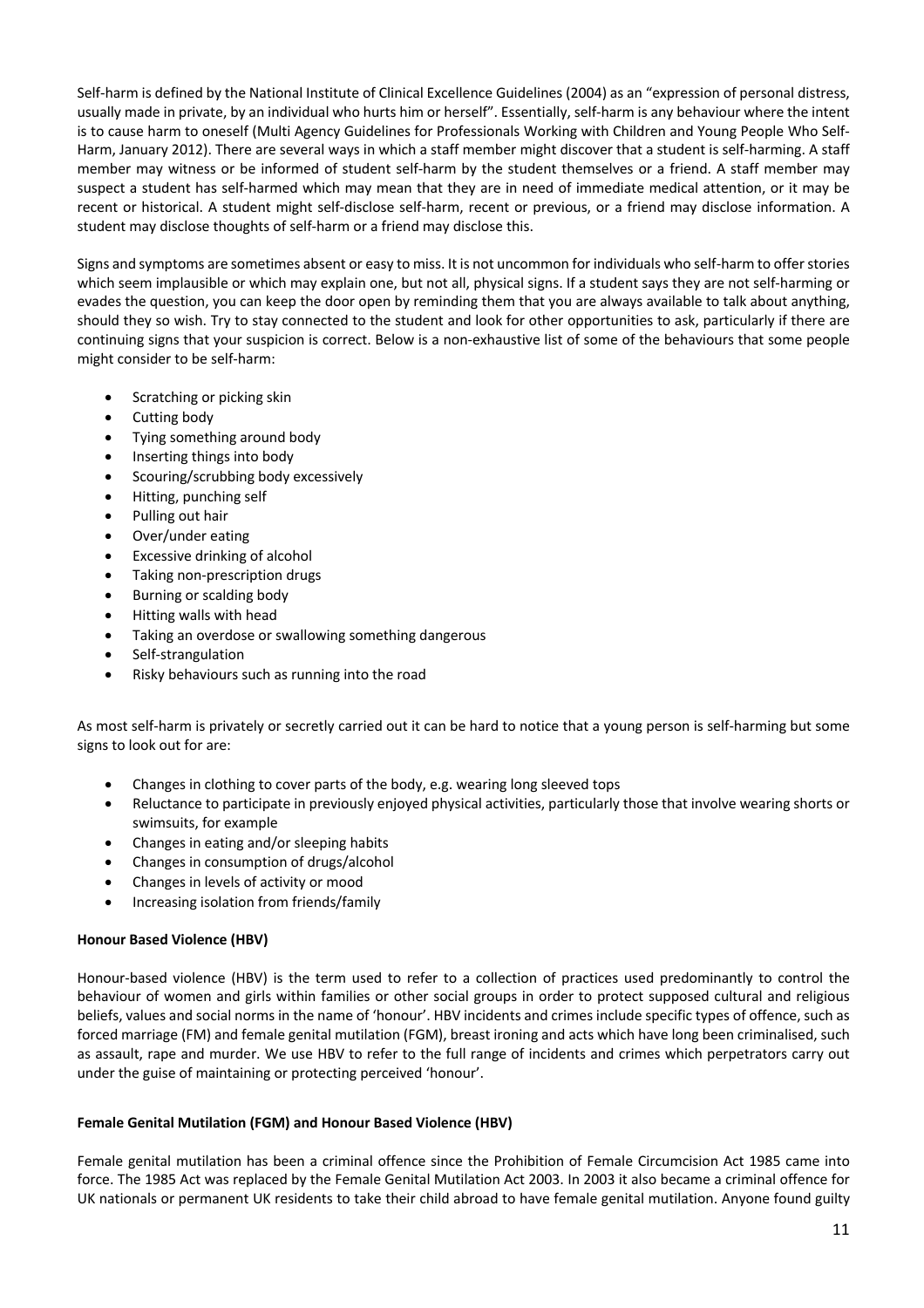of the offence faces a maximum penalty of 14 years in prison.

**On 31 October 2015 a new duty was introduced that requires health and social care professionals and teachers to report 'known' cases of FGM in girls aged under 18 to the police. This duty applies to teachers who are informed by a girl under 18 that an act of FGM has been carried out on her, observe physical signs which appear to show that an act of FGM has been carried.**

So-called honour based violence covers crimes which have been committed to protect or defend the honour of the family or community and includes FGM, forced marriage and other practices. All forms of so-called HBV are abuse and will be treated as such in college. For more information, please refer to the Department for Education's statutory guidance Keeping Children Safe in Education, September 2019. The College provides training for its staff in recognising concerns relating to HBV and in recognising students who might be vulnerable to falling victim to HBV.

**FGM:** All staff must be alert to the possibility of a girl being at risk of FGM, or already having suffered FGM. There are a range of potential indicators that a child or young person may be at risk of FGM, which individually may not indicate risk but if there are two or more indicators present this could signal a risk to the child or young person. Victims of FGM are likely to come from a community that is known to practice FGM. Signs that a female student is at risk of FGM include:

- She has a parent from a practicing community;
- She and her family have a low level of integration into acommunity;
- The mother or any sisters have experienced FGM;
- She is withdrawn from PSHE;
- She has talked about, or you know about, the arrival of a female familyelder;
- She talks about it to other students;
- She refers to a 'special procedure' or 'special occasion' or 'become awoman';
- She is out of the country for a prolonged period;
- She is taking a long holiday to her country of origin or another country where the practice is prevalent (parents may talk about it too);

Signs that a female student has suffered FGM:

- She has problems walking, standing and/orsitting;
- She spends a lot of time in the toilet:
- She has bladder or menstrual problems:
- She has prolonged or repeated absences fromcollege;
- She has a reluctance to undergo medical examinations;
- She is asking for help but giving a lack of explicit information.

#### **Child Sexual Exploitation (CSE) and Child Criminal Exploitation (CCE)**

Both CSE and CCE are forms of abuse and both occur where an individual or group takes advantage of an imbalance in power to coerce, manipulate or deceive a child into sexual or criminal activity. Whilst age may be the most obvious, this power imbalance can also be due to a range of other factors including gender, sexual identity, cognitive ability, physical strength, status, and access to economic or other resources. In some cases, the abuse will be in exchange for something the victim needs or wants and/or will be to the financial benefit or other advantage (such as increased status) of the perpetrator or facilitator. The abuse can be perpetrated by individuals or groups, males or females, and children or adults. The abuse can be a one-off occurrence or a series of incidents over time, and range from opportunistic to complex organised abuse. It can involve force and/or enticement-based methods of compliance and may, or may not, be accompanied by violence or threats of violence. Victims can be exploited even when activity appears consensual and it should be noted exploitation as well as being physical can be facilitated and/or take place online.

## **Child Sexual Exploitation (CSE)**

CSE occurs where an individual or group takes advantage of an imbalance of power to coerce, manipulate or deceive a child or young person under the age of 18 into sexual activity:

a) in exchange for something the victim needs or wants, and/or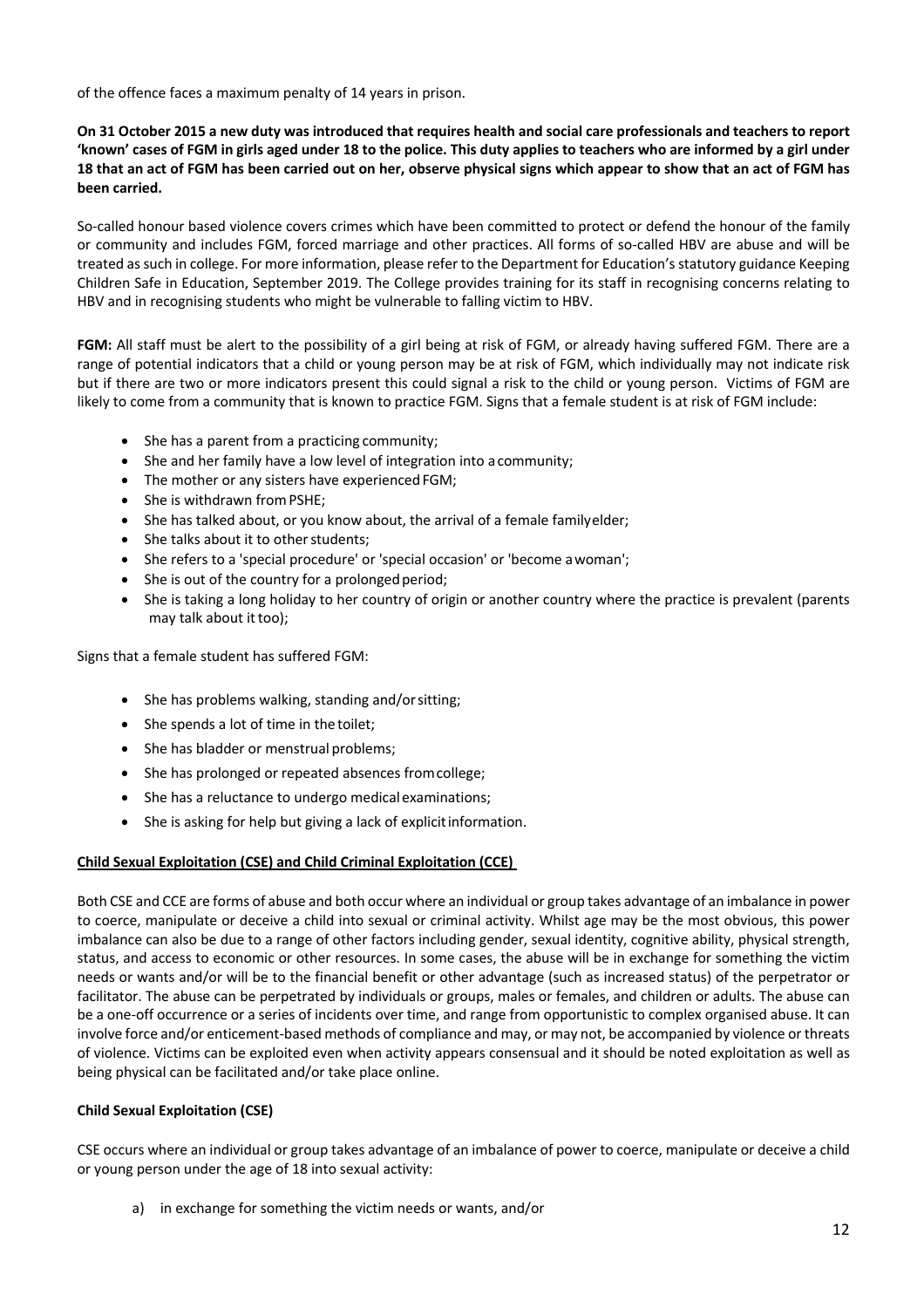b) for the financial advantage or increased status of the perpetrator or facilitator.

The victim may have been sexually exploited even if the sexual activity appears consensual, it does not always involve physical contact; it can also occur through the use of technology.

- CSE can affect any child or young person (male or female) under the age of 18 years, including 16 and 17 year olds who can legally consent to have sex;
- It can include both contact (penetrative and non-penetrative acts) and non- contact sexual activity and may occur without the child or young person's immediate knowledge (e.g. through others copying videos or images they have created and posted on social media)

#### Indicators

- students who have older boyfriends or girlfriends; and
- students who suffer from sexually transmitted infections or become pregnant

#### **How to spot CSE**

- **S**exual health
- **A**bsent from school
- **F**amilial abuse
- **E**motional and physical condition
- **G**angs activity
- Use of technology and sexual bullying
- **A**lcohol and drug misuse
- **R**eceipt of unexplained gifts or money
- **Distrust of authority figures**

#### **Child Criminal Exploitation (CCE)**

CCE is where an individual or group takes advantage of an imbalance of power to coerce, control, manipulate or deceive a child into any criminal activity

- a) in exchange for something the victim needs or wants, and/or
- b) for the financial or other advantage of the perpetrator or facilitator and/or
- c) through violence or the threat of violence.

A victim may have been criminally exploited even if the activity appears consensual. CCE does not always involve physical contact; it can also occur through the use of technology. CCE can include children being forced to work in cannabis factories, being coerced into moving drugs or money across the country, forced to shoplift or pickpocket, or to threaten other young people. Some of the following can be indicators of CCE:

- students who appear with unexplained gifts or new possessions;
- students who associate with other young people involved in exploitation;
- students who suffer from changes in emotional well-being;
- students who misuse drugs and alcohol;
- students who go missing for periods of time or regularly come home late; and
- students who regularly miss college or education or do not take part in education

#### **County lines**

County lines is a term used to describe gangs and organised criminal networks involved in exporting illegal drugs (primarily crack cocaine and heroin) into one or more importing areas [within the UK], using dedicated mobile phone lines or other form of "deal line". Exploitation is an integral part of the county lines offending model with students and vulnerable adults exploited to move [and store] drugs and money. Offenders will often use coercion, intimidation, violence (including sexual violence) and weapons to ensure compliance of victims. Students can be targeted and recruited into county lines in a number of locations including colleges, further and higher educational institutions, student referral units, special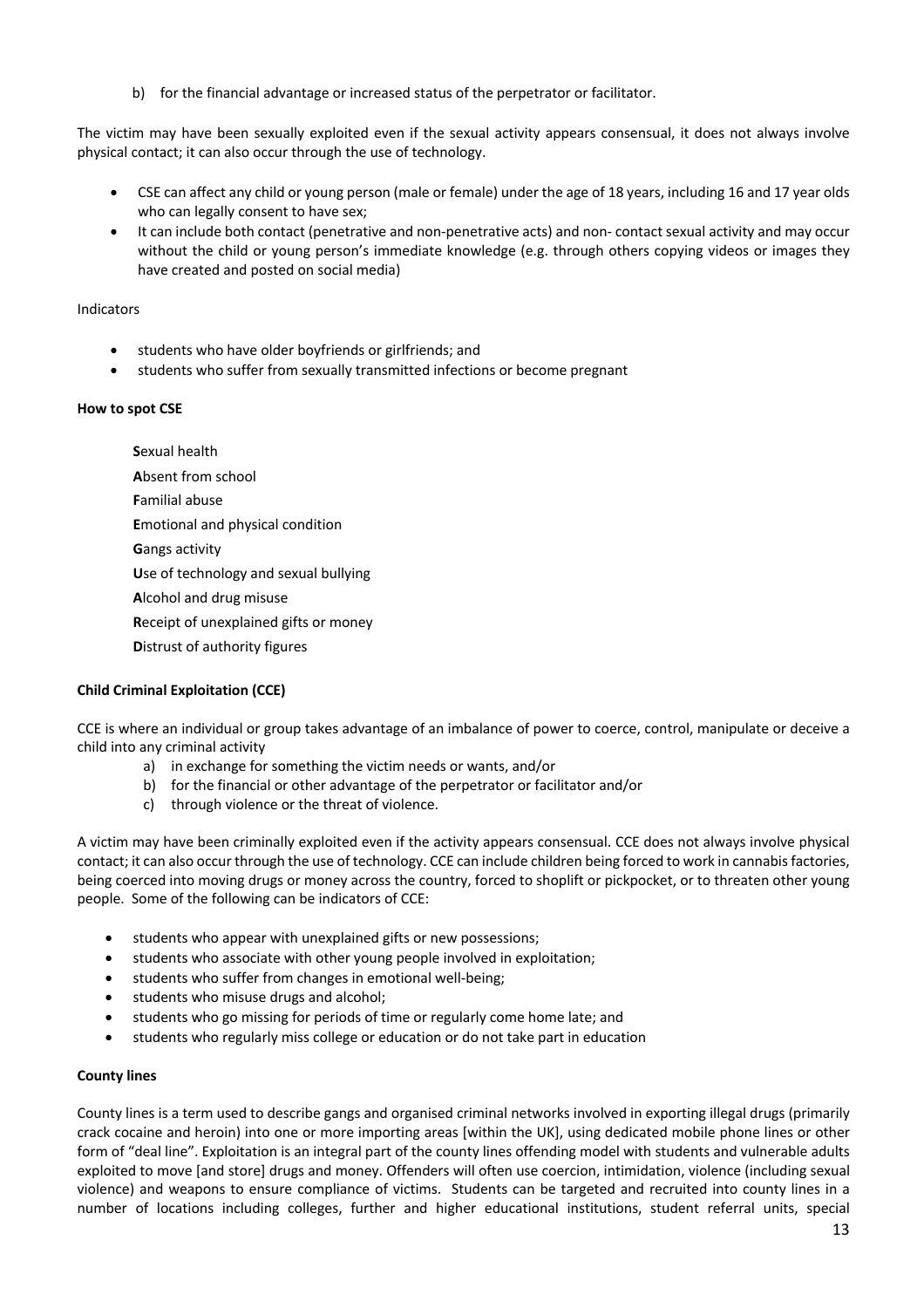educational needs colleges, children's homes and care homes. Students are often recruited to move drugs and money between locations and are known to be exposed to techniques such as 'plugging', where drugs are concealed internally to avoid detection. Students can easily become trapped by this type of exploitation as county lines gangs create drug debts and can threaten serious violence and kidnap towards victims (and their families) if they attempt to leave the county lines network.

One of the ways of identifying potential involvement in county lines are missing episodes, (both from home and college), when the victim may have been trafficked for the purpose of transporting drugs and a referral to the National Referral Mechanism should be considered. If a child is suspected to be at risk of or involved in county lines, a safeguarding referral should be considered alongside consideration of availability of local services/third sector providers who offer support to victims of county lines exploitation. Further information on the signs of a child's involvement in county lines is available in guidance published by the Home Office.

#### **Sharing of nudes and semi-nudes (Sexting)**

The College considers sexting as inappropriate and unsafe behaviour, which threatens the social, emotional and/or physical safety of students. Although sharing of nudes and semi-nudes is typically voluntary at first, it raises many serious legal and social concerns, especially when the images are spread beyond the control of the sender. Sharing of nudes and semi-nudes can result in humiliation, bullying and harassment of students. The College has a responsibility to prevent sharing of nudes and semi-nudes and the dissemination of inappropriate or offensive material and to educate both students and staff about both the legal and social dangers of sharing of nudes and semi-nudes.

The term 'sexting' is derived from texting and refers to the sending of sexually provocative material (including photos, videos and sexually explicit text) from modern communication devices or applications, such as mobile phones, tablets, email, social networking sites and instant messaging services.

#### **Legal Implications for Students regarding Sexting (sharing of nudes and semi-nudes)**

Sharing of nudes and semi-nudes (Sexting) or youth produced imagery may breach laws that prohibit the creation, distribution or possession of child pornography regardless of whether all parties involved consent to the images being taken and shared, or whether the images are sent to other minors, even minors of the same age.

The Commonwealth Crimes Legislation Amendment (Sexual Offences Against Children) Act 2010 impacts upon sexting as a criminal offence. Persons over 18 years of age who transmit indecent material to persons under the age of 16 may face criminal charges. Sharing of nudes and semi-nudes (Sexting) may well be an offence if the material is considered indecent according to the standards of ordinary people.

Sharing of nudes and semi-nudes (Sexting) may also fall under 'sexual harassment' under the Commonwealth Sex Discrimination Act 1984 or if more than one 'sext' is sent to a recipient this may also constitute unlawful stalking in some jurisdictions.

Sharing of nudes and semi-nudes (Sexting) may also be considered a form of cyber bullying when nude or sexually suggestive images are uploaded and shared on the Internet, for example on Facebook. This is especially the case where images are shared past the intended audience or when accompanied by nasty comments.

All staff members are required to notify the Vice Principal immediately upon becoming aware that sharing of nudes and semi-nudes by a student is likely to have occurred. The allegation will first be investigated and the parents of all students involved will be contacted. Staff members are not permitted to forward, copy or print any sharing of nudes and semi-nudes images, however, if the nature of the sharing of nudes and semi-nudes is deemed to be of a serious nature, the Police will be contacted and the sharing of nudes and semi-nudes will be reported.

#### **Peer on Peer Abuse**

This can take many forms and should not be passed off as a normal part of growing up (for example, bullying through social media). Students will be educated about peer on peer abuse as part of their PSHE programme. Sexual violence and sexual harassment can occur between two students of any age and sex. It can also occur through a group of students sexually assaulting or harassing a single child or group of students. All staff should be aware that safeguarding issues can manifest themselves via peer on peer abuse. This is most likely to include, but may not be limited to: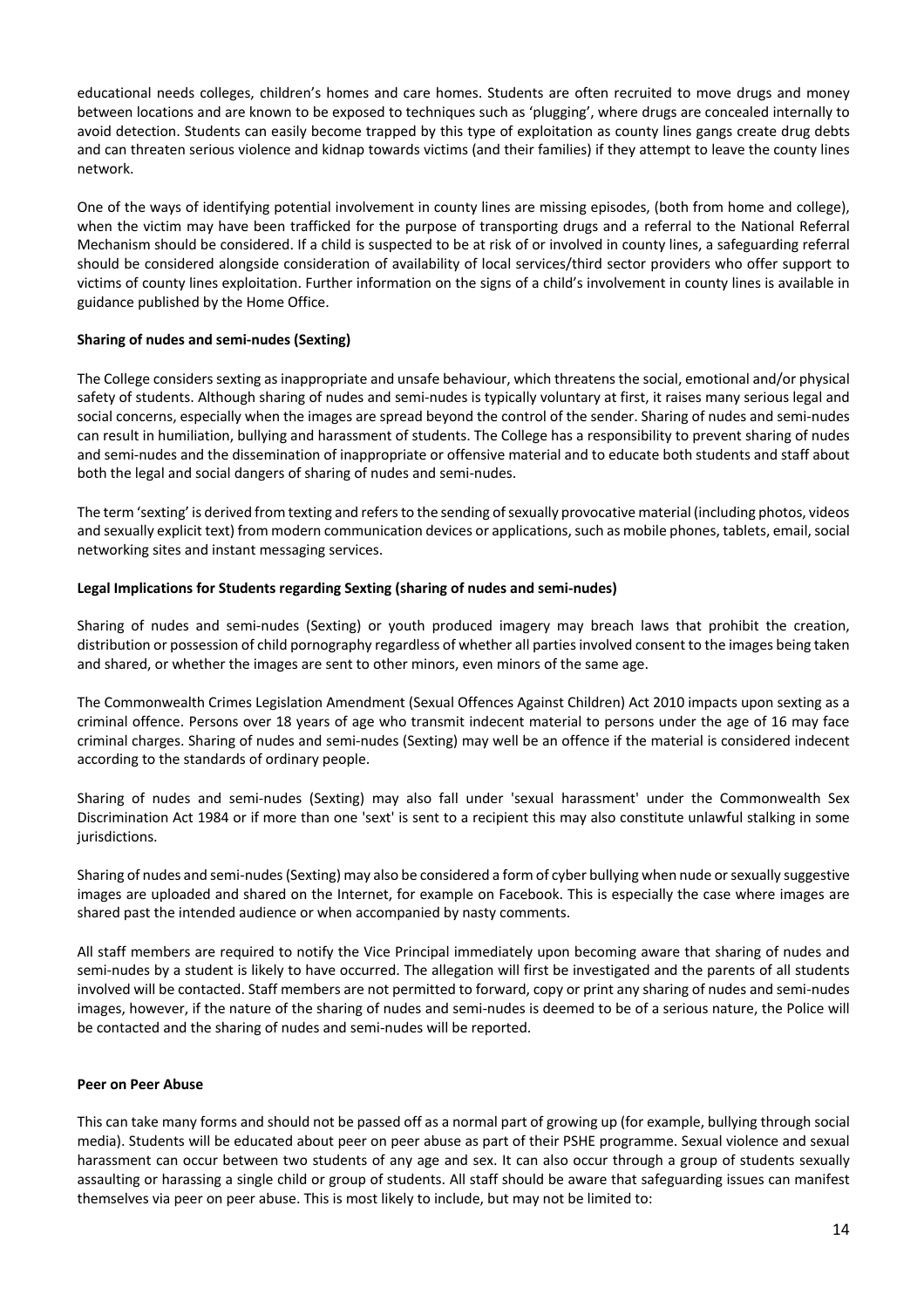- bullying (including cyberbullying);
- physical and sexual abuse
- sexual harassment and violence
- emotional harm
- on and offline bullying
- teenage relationship abuse
- sharing of nudes and semi-nudes (also known as 'youth produced sexual imagery' and 'sexting');
- initiation/hazing type violence and rituals.

Peer on peer abuse can even include grooming students for sexual and criminal exploitation. This will, in all likelihood, adversely affect their wellbeing and educational attainment. Sexual violence and sexual harassment exist on a continuum and may overlap, they can occur online and offline (both physical and verbal) and are never acceptable.

It is important that all victims of peer and peer abuse are taken seriously and offered appropriate support. Staff should all be aware that some groups are potentially more at risk. Evidence shows girls, students with SEND and LGBTQi+ students are at greater risk.

Dealing with peer on peer abuse and sexual harassment

#### What to look for

Peer-on-peer abuse is a complex issue and will have varied warning signs. However, staff should be alert to:

- Changes in behaviour or demeanour; for example, a child becoming withdrawn
- Signs of depression or anxiety
- Avoidance of particular individuals
- Unexplained injuries
- Unusually poor performance at college
- Sudden development of sexualised behaviour or language
- Exclusion or isolation from peers

#### What to do

- Report all incidents of peer on peer abuse and sexual harassment in line with our Behaviour and Relationship Policy, Anti-bullying and Safeguarding and Child Protection Policy or using the Record of Concern Form on the staff intranet.
- Never pass incident off as "banter", "part of growing up" or "having a laugh"
- Recognise the gendered nature of peer-on-peer abuse (that girls will more likely be victims and boys more likely be perpetrators), but that all forms are unacceptable and will be taken seriously
- If you or another member of staff think a child is in immediate danger, call 999

What the College will do

- Include training on Peer on Peer abuse and sexual harassment in staff meetings and briefings and we will include this within our annual professional learning calendar
- Ensure that staff are aware that safeguarding issues can manifest via peer-on-peer abuse and that they know the college's policy and procedures with regards to this issue
- Ensure students are taught about what constitutes acceptable behaviour and learn about topics such as healthy and respectful relationships, self-esteem and gender roles. Ensure that they understand the consequences of peeron-peer abuse, and address any culture of abuse, of any form, that may develop

## Vulnerable Children

While we are fully aware that peer-on-peer abuse can affect **all** students, research shows that some are particularly vulnerable: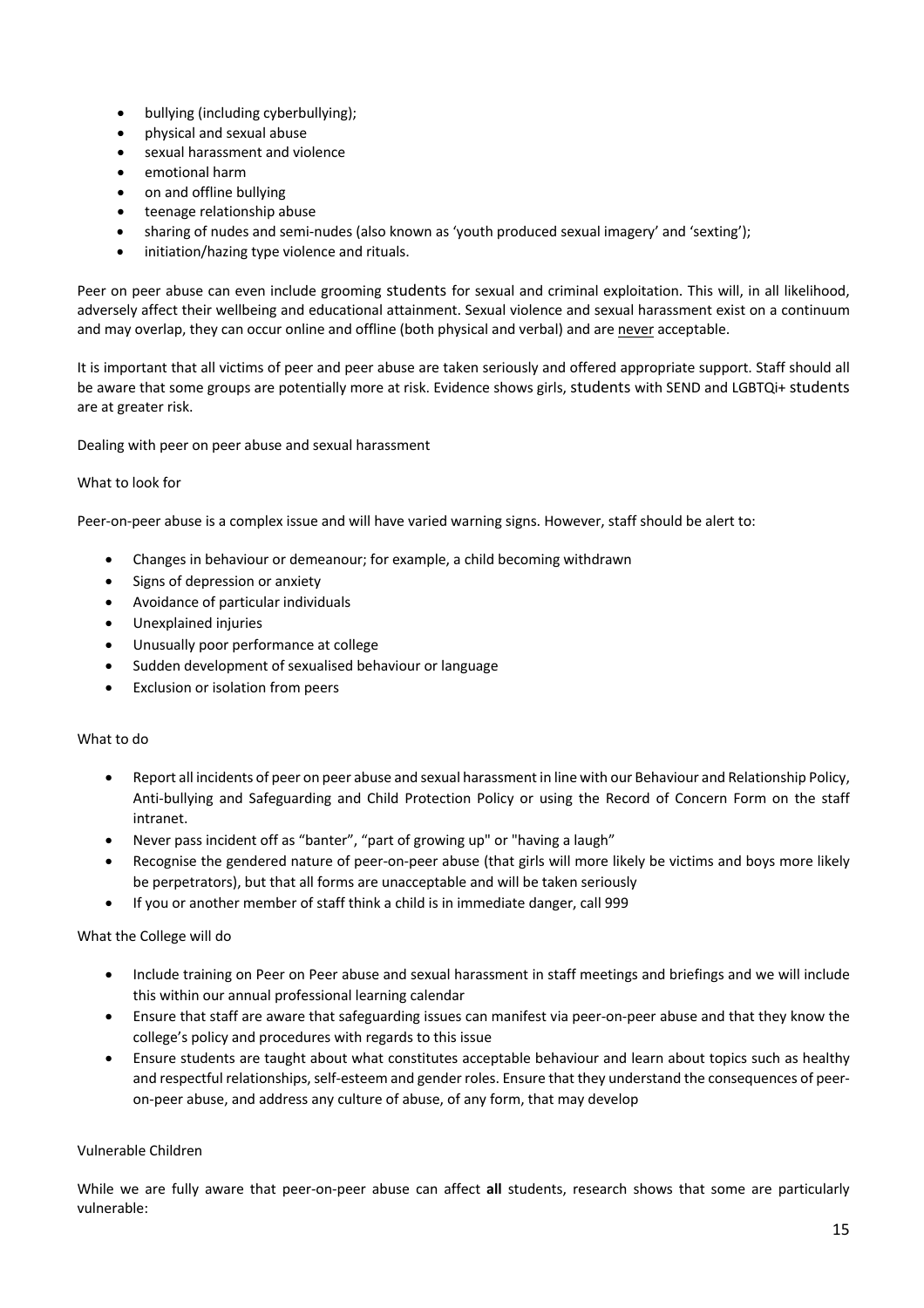- Young people aged 10 or over
- Girls and young women, with boys and young men more likely to be identified as abusers
- Boys and young men in gang-affected neighbourhoods
- Those with a history of abuse within their families
- Young people in care
- Those who have experienced loss through bereavement
- Students with special educational needs and disabilities
- LGBT Studies have also found that black and ethnic minority students are often under-identified as victims and over-identified as perpetrators.

#### **Allegations of abuse made against other students**

We recognise that students are capable of abusing their peers. Abuse will never be tolerated or passed off as "banter", "just having a laugh" or "part of growing up", as this can lead to a culture of unacceptable behaviours and an unsafe environment for students.

We also recognise the gendered nature of peer-on-peer abuse. However, all peer-on-peer abuse is unacceptable and will be taken seriously. Most cases of students hurting other students will be dealt with under our college's behaviour and relationships policy, but this child protection and safeguarding policy will apply to any allegations that raise safeguarding concerns. This might include where the alleged behaviour:

- Is serious, and potentially a criminal offence
- Could put students in the college at risk
- Is violent
- Involves students being forced to use drugs or alcohol
- Involves sexual exploitation, sexual abuse or sexual harassment, such as indecent exposure, sexual assault, upskirting or sexually inappropriate pictures or videos (including the sharing of nudes and semi-nudes)

#### **Procedures for dealing with allegations of peer-on-peer abuse**

If a student makes an allegation of abuse against another student:

- You must record the allegation and tell the DSL and LSO, but do not investigate it
- The DSL will contact the local authority children's social care team and follow its advice, as well as the police if the allegation involves a potential criminal offence
- The DSL and LSO will put a risk assessment and support plan into place for all students involved (including the victim(s), the child(ren) against whom the allegation has been made and any others affected) with a named person they can talk to if needed
- The DSL will contact the children and adolescent mental health services (CAMHS), if appropriate

## **Creating a supportive environment in college and minimising the risk of peer-on-peer abuse**

We recognise the importance of taking proactive action to minimise the risk of peer-on-peer abuse, and of creating a supportive environment where victims feel confident in reporting incidents.

To achieve this, we will:

- Challenge any form of derogatory or sexualised language or inappropriate behaviour between peers, including requesting or sending sexual images
- Be vigilant to issues that particularly affect different genders for example, sexualised or aggressive touching or grabbing towards female students, and initiation or hazing type violence with respect to boys
- Ensure our curriculum helps to educate students about appropriate behaviour and consent
- Ensure students are able to easily and confidently report abuse using our reporting systems
- Ensure staff reassure victims that they are being taken seriously

Ensure staff are trained to understand:

• How to recognise the indicators and signs of peer-on-peer abuse, and know how to identify it and respond to reports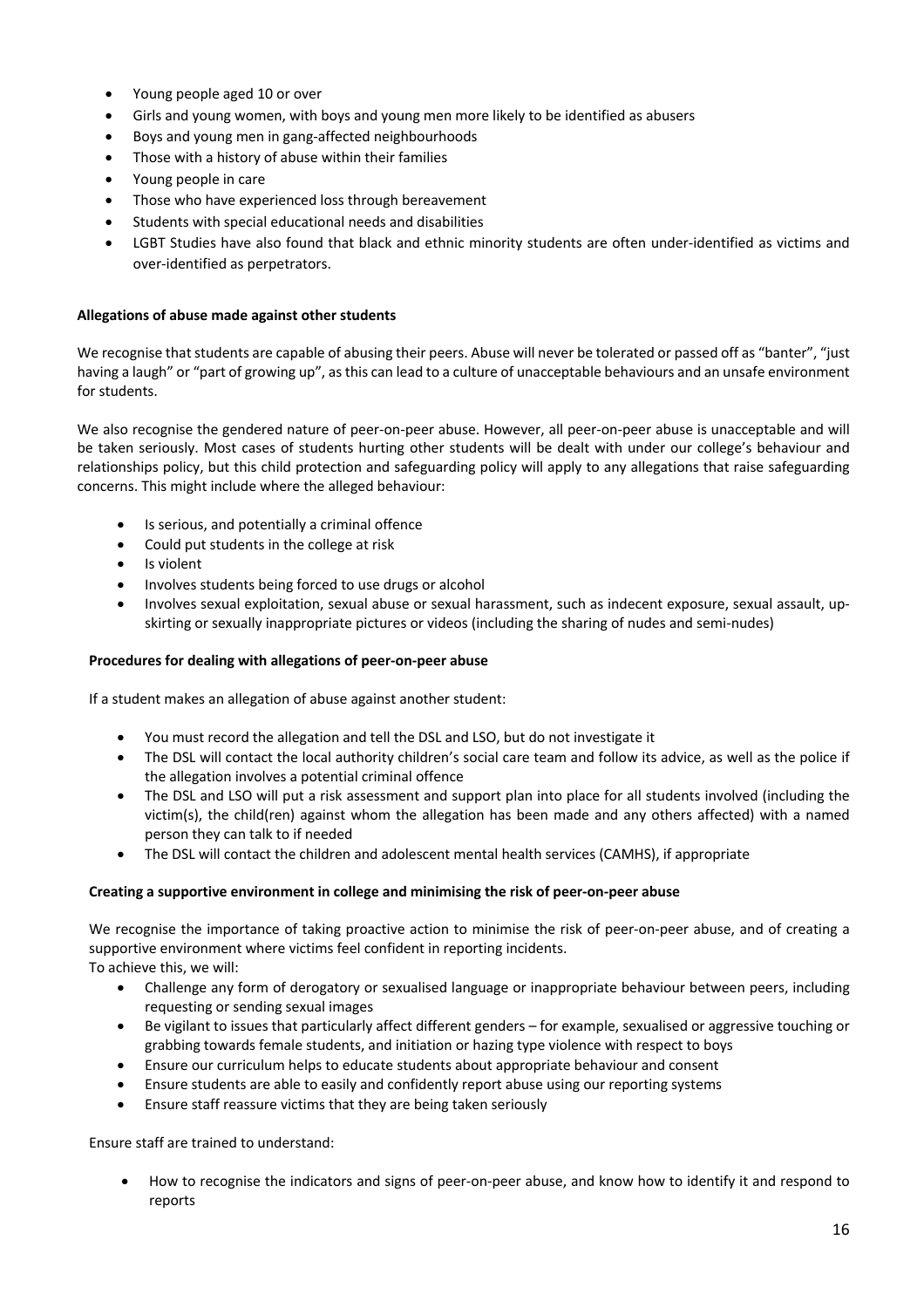- That even if there are no reports of peer-on-peer abuse in college, it does not mean it is not happening staff should maintain an attitude of "it could happen here"
- That if they have any concerns about a child's welfare, they should act on them immediately rather than wait to be told, and that victims may not always make a direct report. For example: Students can show signs or act in ways they hope adults will notice and react to
- A friend may make a report
- A member of staff may overhear a conversation
- A child's behaviour might indicate that something is wrong
- That certain students may face additional barriers to telling someone because of their vulnerability, disability, gender, ethnicity and/or sexual orientation
- That a student harming a peer could be a sign that the child is being abused themselves, and that this would fall under the scope of this policy
- The important role they have to play in preventing peer-on-peer abuse and responding where they believe a child may be at risk from it
- That they should speak to the DSL if they have any concerns

Further information can be found in the Department for Education's guidance, Sexual Violence and Sexual Harassment between children in Schools and Colleges (September 2021).

#### **Sexual violence and sexual harassment between children in schools**

Sexual violence and sexual harassment can occur:

- Between 2 students of any age and sex
- Through a group of students sexually assaulting or sexually harassing a single child or group of students
- Online and face to face (both physically and verbally)

Sexual violence and sexual harassment exist on a continuum and may overlap. Students who are victims of sexual violence and sexual harassment will likely find the experience stressful and distressing. This will, in all likelihood, adversely affect their educational attainment and will be exacerbated if the alleged perpetrator(s) attends the same college.

If a victim reports an incident, it is essential that staff make sure they are reassured that they are being taken seriously and that they will be supported and kept safe. A victim should never be given the impression that they are creating a problem by reporting sexual violence or sexual harassment. Nor should a victim ever be made to feel ashamed for making a report.

Some groups are potentially more at risk. Evidence shows that girls, students with SEN and/or disabilities, and lesbian, gay, bisexual and transgender (LGBT) students are at greater risk.

Staff should be aware of the importance of:

- Challenging inappropriate behaviours
- Making clear that sexual violence and sexual harassment is not acceptable, will never be tolerated and is not an inevitable part of growing up
- Challenging physical behaviours (potentially criminal in nature), such as grabbing bottoms, breasts and genitalia, pulling down trousers, flicking bras and lifting up skirts. Dismissing or tolerating such behaviours risks normalising them

If staff have any concerns about sexual violence or sexual harassment, or a child makes a report to them, they will follow the reporting procedures and complete a Record of Concern form and send this immediately to the DSL and LSO.

#### **Serious violence**

Indicators which may signal that a child is at risk from, or involved with, serious violent crime may include:

- Increased absence from college
- Change in friendships or relationships with older individuals or groups
- Significant decline in performance
- Signs of self-harm or a significant change in wellbeing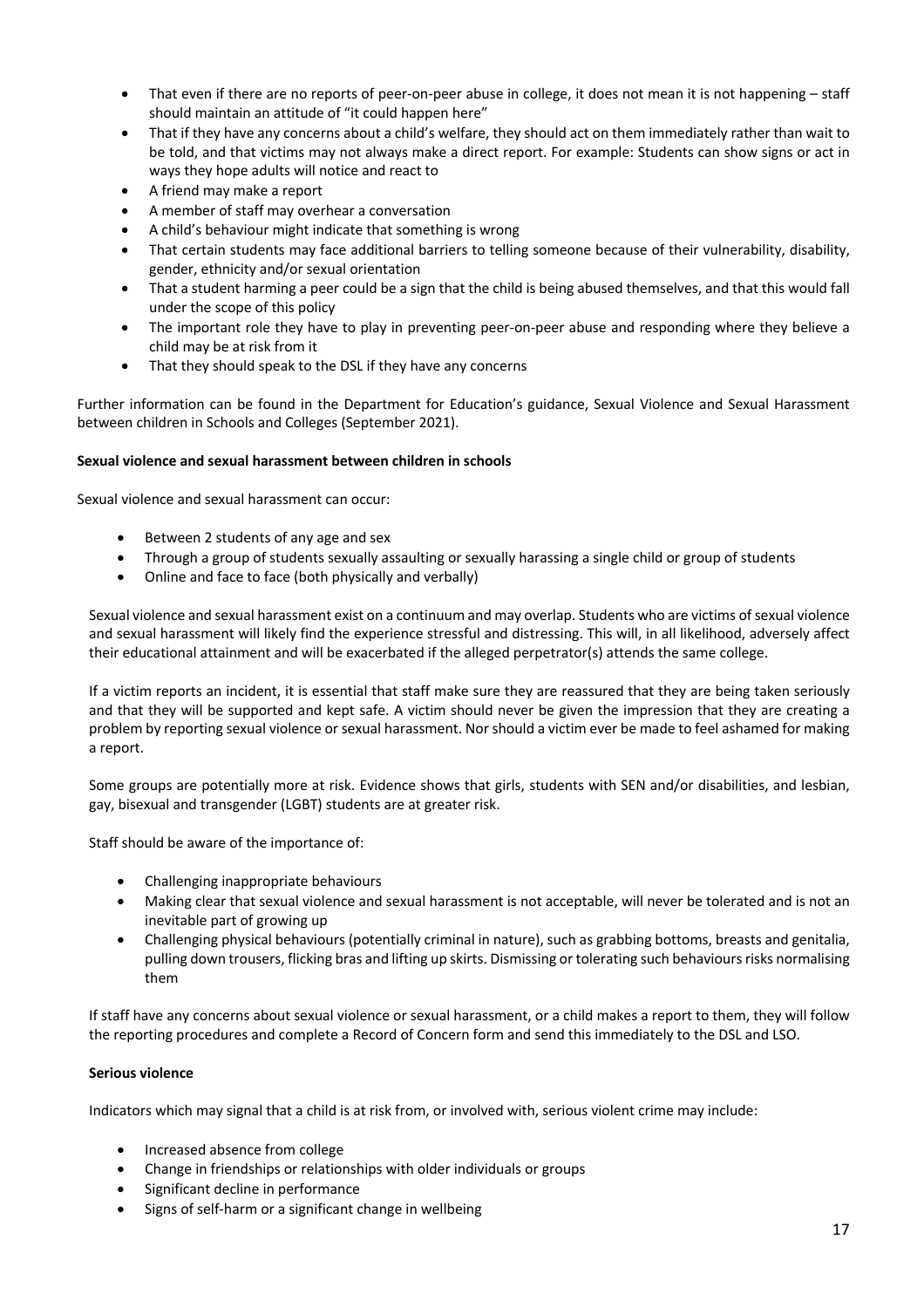- Signs of assault or unexplained injuries
- Unexplained gifts or new possessions (this could indicate that the child has been approached by, or is involved with, individuals associated with criminal networks or gangs and may be at risk of criminal exploitation)

Risk factors which increase the likelihood of involvement in serious violence include:

- Being male
- Having been frequently absent or permanently excluded from college
- Having experienced child maltreatment
- Having been involved in offending, such as theft or robbery

Staff will be aware of these indicators and risk factors. If a member of staff has a concern about a student being involved in, or at risk of, serious violence, they will report this to the DSL and LSO.

#### **Children Looked After and previously Children looked after**

The most common reason for children becoming looked after is as a result of abuse and/or neglect. Governing bodies of maintained colleges and proprietors of academies should ensure that staff have the skills, knowledge and understanding necessary to keeping Children looked after safe.

A previously looked after child potentially remains vulnerable and all staff should have the skills, knowledge and understanding to keep previously Children looked after safe. When dealing with Children looked after and previously looked after children, it is important that all agencies work together and prompt action is taken on concerns to safeguard these children, who are a particularly vulnerable group.

In particular, they should ensure that appropriate staff have the information they need in relation to a child's looked after legal status (whether they are looked after under voluntary arrangements with consent of parents or on an interim or full care order) and contact arrangements with birth parents or those with parental responsibility. They should also have information about the child's care arrangements and the levels of authority delegated to the carer by the authority looking after him/her. The Designated Safeguarding Lead, through the designated teacher for looked after children, should have details of the child's social worker and the name of the virtual college head in the authority that looks after the child. Colleges must appoint a designated teacher for Looked After Children. On commencement of sections 4 to 6 of the Children and Social Work Act 2017, designated teachers will have responsibility for promoting the educational achievement of students who have left care through adoption, special guardianship or child arrangement orders or who were adopted from state care outside England and Wales.

#### **Gangs**

Defining what constitutes a 'gang' can be difficult, partly because its characteristics are known to change over time and locality. Being part of a friendship group is a normal part of growing up and it can be common for groups of children and young people to gather together in public places to socialise. These groups should be distinguished from 'gangs' for whom crime and violence are a core part of their identity, although 'delinquent peer groups' can also lead to antisocial behaviour and youth offending.

Hallsworth & Young (2004), distinguished gangs from urban collective groups, into the following:

Peer Group: a small, unorganized, transient group of students who 'hang out together' in public places such as shopping centres. Crime is not integral to their self-definition;

Wannabee Group: includes students who band together in a loosely structured group primarily to engage in spontaneous social activity and exciting, impulsive criminal activity, including collective violence against other groups of students. Wannabees will often claim 'gang' territory and adopt 'gang-style' identifying markers of some kind;

Gangs: a relatively durable, predominantly street-based group of students who see themselves (and are seen by others) as a discernible group for whom crime and violence in integral to the group's identity. Students may be involved in more than one 'gang', with some cross-border movement and may not stay in a 'gang' for significant periods of time. Students rarely use the term 'gang', instead they used terms such as 'family', 'breddrin', 'crews', 'cuz' (cousins), 'my boys' or simply 'the people I grew up with';

Organised criminal group: members are professionally involved in crime for personal gain, operating almost exclusively in the 'grey' or illegal marketplace.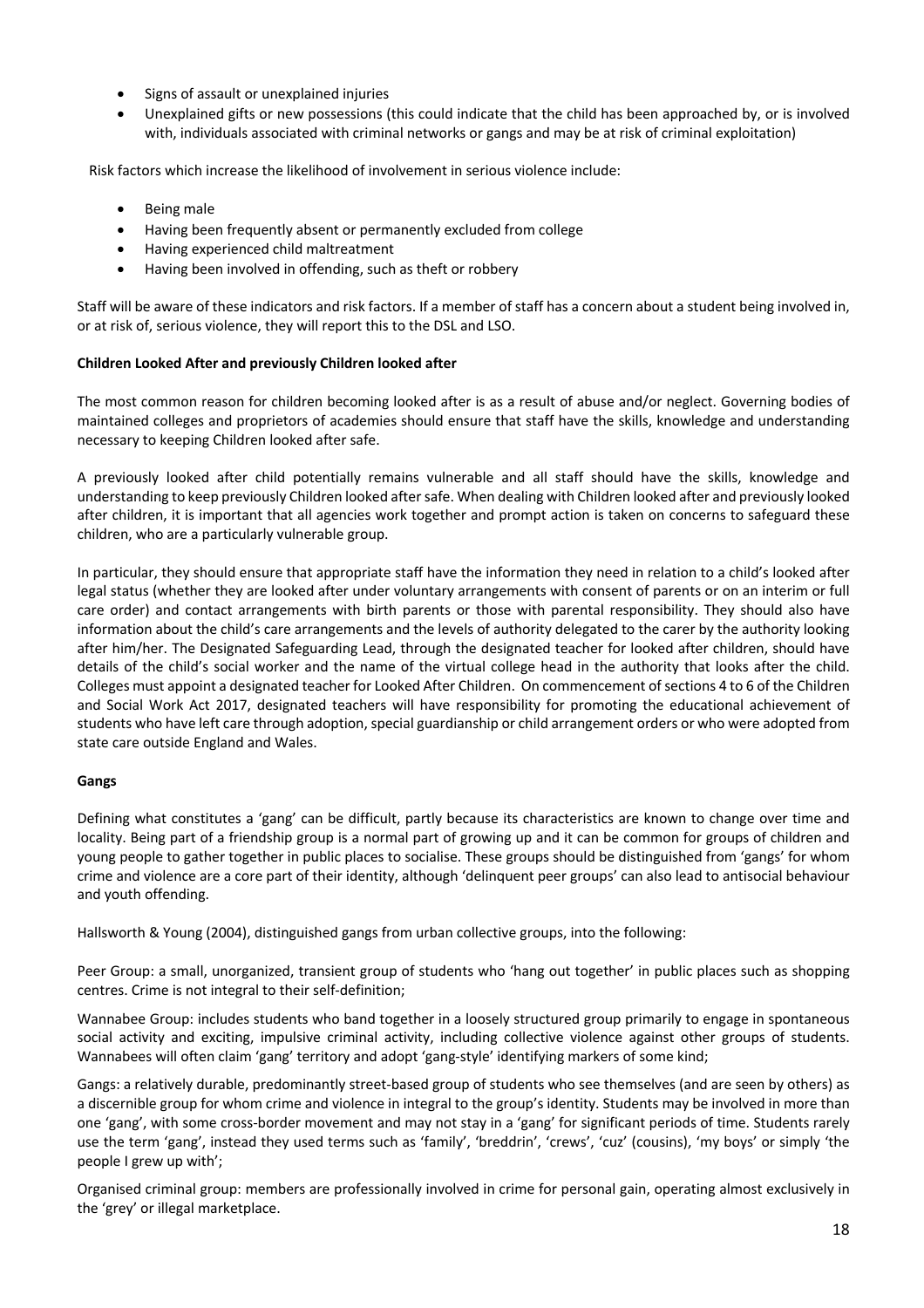Indicators of Gang Involvement:

- Child withdraws fromfamily.
- Sudden loss of interest in college.
- Decline in attendanceor academic achievement.
- Being emotionally "switched off", but also containing frustration /rage.
- Starting to use new or unknown slangwords.
- Holds unexplained money orpossessions.
- Stays out unusually late without reason or breaking parental rules consistently.
- Sudden change in appearance. Dressing in a particular style or 'uniform' similar to that of other young people they hang out with, including a particular colour.
- Dropping out of positiveactivities.
- New nickname.
- Unexplained physical injuries, and/or refusal to seek/receive medical treatment for injuries.
- Graffiti style 'tags' on possessions, college books,walls.
- Constantly talking about another young person who seems to have a lot of influence over them;
- Broken off with old friends and hangs around with one group ofpeople.
- Associating with known or suspected gang members, closenessto siblings or adults in the family who are gang
- Starting adopting certain codes of group behaviour e.g. ways of talking and hand signs.
- Expressing aggressive or intimidating views towards other groups of young people, some of whom may have been friends in the past.
- Scared when entering certain areas.
- Concerned about the presence of unknown youths in theirneighbourhood.

Children looked after may be vulnerable due to possible low self-esteem, low resilience, attachment issues and the fact that they are often isolated from family and friends. There are risks specific to different types of placements such as secure units, children's homes, foster homes or living in semi-independent accommodation.

Staff receive training and guidance on recognising signs of gang affiliation and all concerns are to be reported to the College's Designated Safeguarding Lead.

#### **Early Help**

All staff should be aware of the early help process and understand their role within it. This includes providing support as soon as a concern emerges, liaising with the DSL, and sharing information with other professionals in order to support early identification and assessment. Focusing on providing interventions to avoid escalation of worries and needs. In some cases, staff may be asked to act as the Lead Professional in undertaking an early help assessment.

Any child may benefit from early help, but all College staff should be particularly alert to the potential need for early help for a child who:

- is disabled and has specific additional needs
- has special educational needs (whether or not they have a statutory Education, Health and Care Plan)
- is a young carer
- is showing signs of being drawn in to anti-social or criminal behaviour, including gang involvement and association with organised crime groups
- is frequently missing/goes missing from care or from home
- is at risk of modern slavery, trafficking or exploitation
- is at risk of being radicalised or exploited
- is in a family circumstance presenting challenges for the child, such as drug and alcohol misuse, adult mental health issues or domestic abuse
- is misusing drugs or alcohol themselves
- has returned home to their family from care
- is a privately fostered child

#### **Children Missing Education (CME)**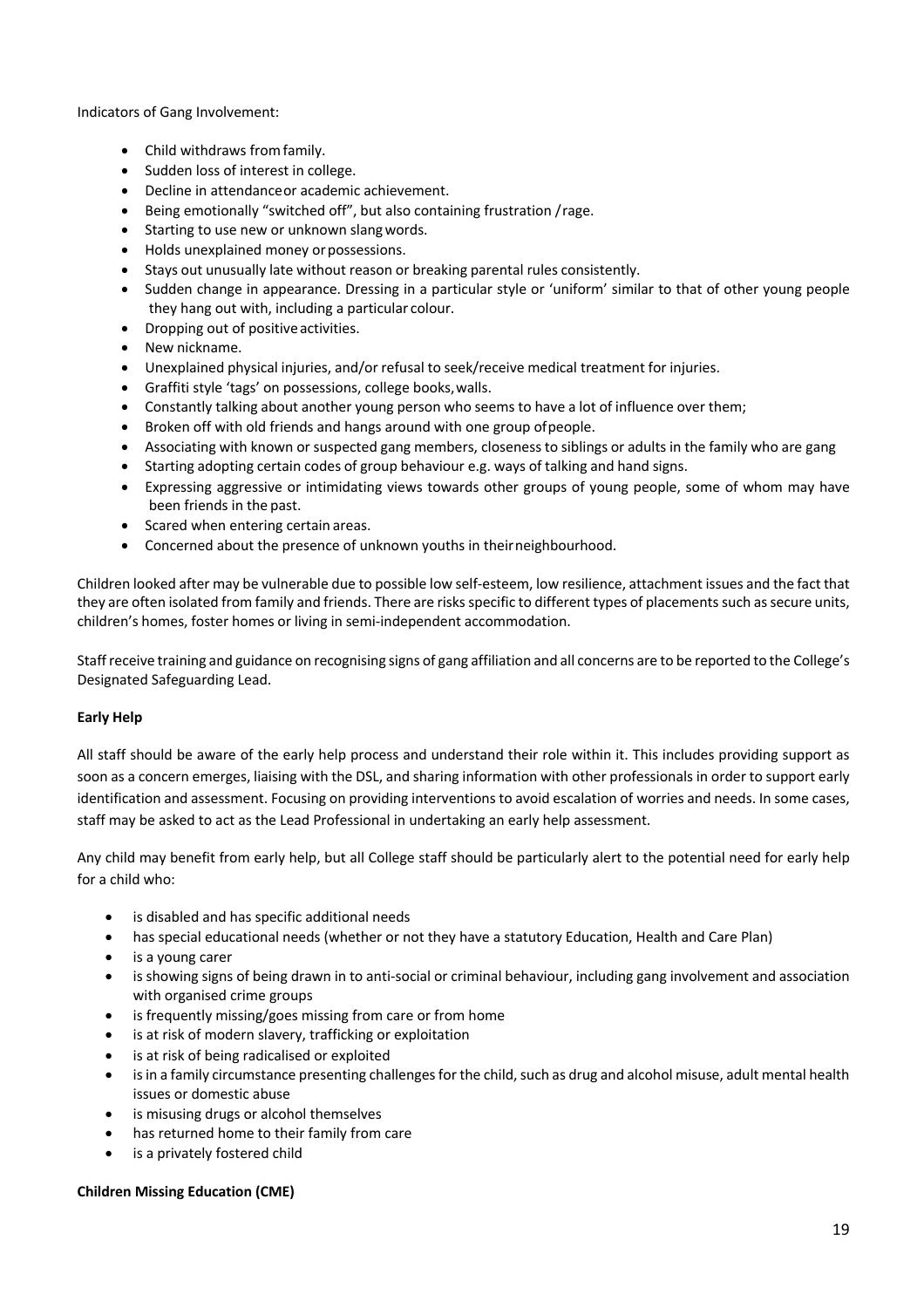Children missing education are children of compulsory school age who are not registered students at a college and are not receiving suitable education otherwise than at a college. Children missing education are at significant risk of underachieving, being victims of harm, exploitation or radicalisation, and becoming NEET (not in education, employment or training) later in life.

There are many circumstances where a child may become missing from education, but some students are particularly at risk. These include students who:

- Are at risk of harm or neglect
- Are at risk of forced marriage or FGM
- Come from Gypsy, Roma, or Traveller families
- Come from the families of service personnel
- Go missing or run away from home or care
- Are supervised by the youth justice system
- Cease to attend a school
- Come from new migrant families

The College will carry out daily registration and absences will be dealt with in accordance with the College's Attendance Policy. This policy covers those instances where:

- There is a repeated pattern of absence.
- The reason for absence is unclear orunexplained.
- A member of staff has concerns about the nature of a student's absence.

In these instances, the College's Designated Safeguarding Lead should be consulted. They will then consult with the Attendance Officer or the Participation Team at the London Borough of Hillingdon, who will make contact with the family to investigate the absence. The College will make every reasonable attempt and communication to resolve the matter. If a student misses ten consecutive days of college, the College will report this to the local authority.

Where the student has not returned to college for ten days after an authorised absence, or is absent from college without authorisation for twenty consecutive college days, the student can be removed from the admission register when the College and the local authority have failed, after jointly making reasonable enquiries, to establish the whereabouts of the child. This only applies if the College does not have reasonable grounds to believe that the student is unable to attend because of sickness or unavoidable cause.

Where a parent notifies the College that a student will live at another address, the College will record in the admission register:

- The full name of the parent with whom the student will live
- The new address
- The date from when it is expected the student will live at thisaddress

Where a parent of a student notifies the College that the student is registered at another college or will be attending a different college in future, the College must record in the admission register:

- The name of the new college
- The date when the student first attended or is due to start attending that college

The College must notify the local authority when a student's name is to be removed from the admission register at a nonstandard transition point under any of the fifteen grounds set out in the regulations, as soon as the ground for removal is met and no later than the time at which the student's name is removed from the register. This duty does not apply at standard transition points, where the student has completed the College's final year, unless the local authority requests for such information to be provided.

#### **Online safety**

As schools and colleges increasingly work online, it is essential that students are safeguarded from potentially harmful and inappropriate online material. As such, governing bodies and proprietors will ensure appropriate filters and appropriate monitoring systems are in place.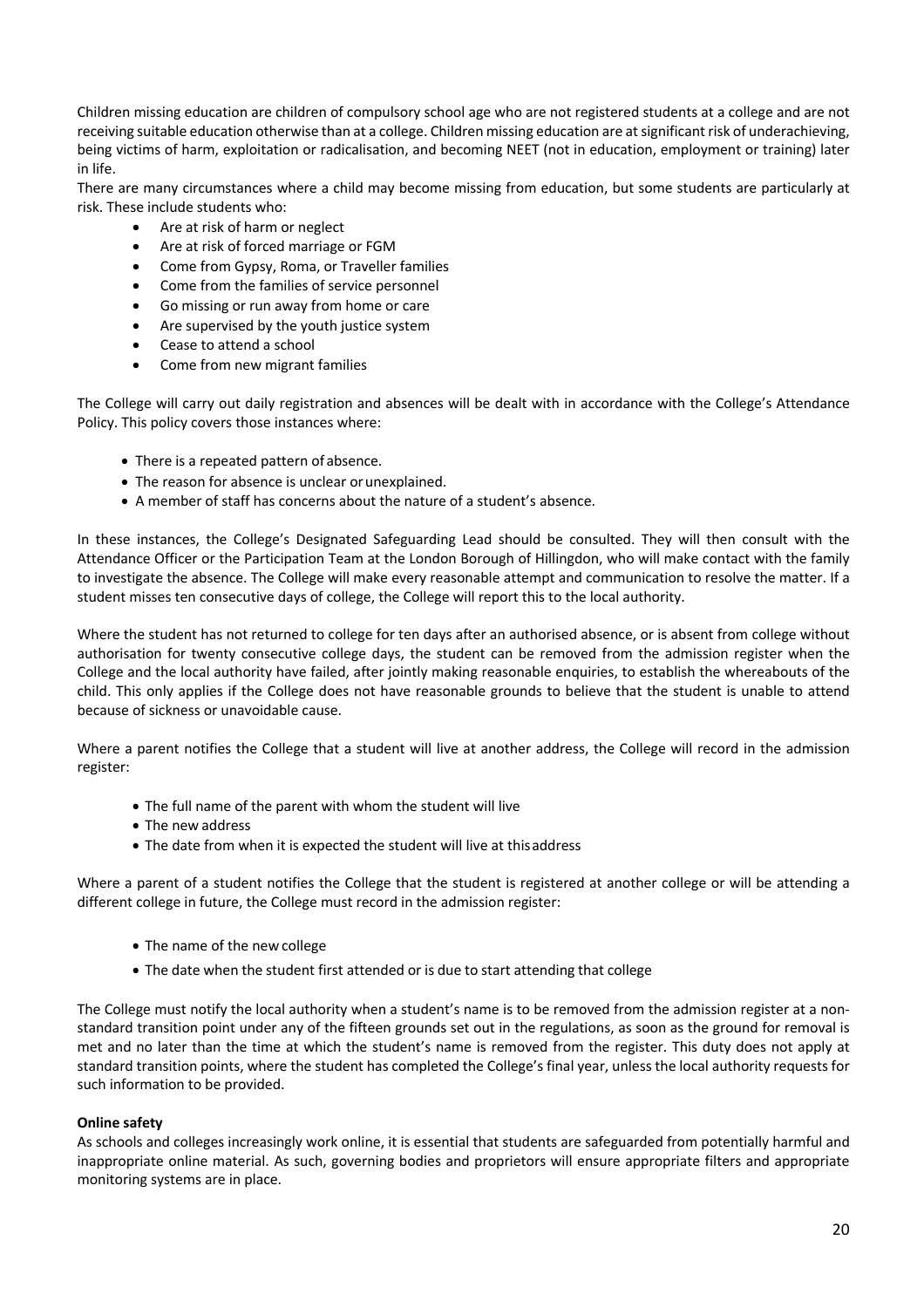We recognise the importance of safeguarding students from potentially harmful and inappropriate online material, and we understand that technology is a significant component in many safeguarding and wellbeing issues.

To address this, our college aims to:

- Have robust processes in place to ensure the online safety of students, staff, volunteers and governors
- Protect and educate the whole college community in its safe and responsible use of technology, including mobile and smart technology (which we refer to as 'mobile phones')
- Set clear guidelines for the use of mobile phones for the whole college community
- Establish clear mechanisms to identify, intervene in and escalate any incidents or concerns, where appropriate

#### **The 4 key categories of risk**

Our approach to online safety is based on addressing the following categories of risk:

- **Content** being exposed to illegal, inappropriate or harmful content, such as pornography, fake news, racism, misogyny, self-harm, suicide, anti-Semitism, radicalisation and extremism
- **Contact** being subjected to harmful online interaction with other users, such as peer-to-peer pressure, commercial advertising and adults posing as children or young adults with the intention to groom or exploit them for sexual, criminal, financial or other purposes
- **Conduct** personal online behaviour that increases the likelihood of, or causes, harm, such as making, sending and receiving explicit images (e.g. consensual and non-consensual sharing of nudes and semi-nudes and/or pornography), sharing other explicit images and online bullying; and
- **Commerce** risks such as online gambling, inappropriate advertising, phishing and/or financial scams. Additional information to support governing bodies and proprietors keep their children safe online (including when they are online at home) is provided in Annex 1 and in the E-Safety Policy.

#### **Opportunities to teach safeguarding**

Governing bodies and proprietors will ensure that students are taught about safeguarding, including online safety. Schools and colleges will consider this as part of providing a broad and balanced curriculum. The Government has made regulations which will make the subjects of Relationships for colleges through Relationships Education (for all college students) and Relationships and Sex Education (for all secondary students) and Health Education (for all students in state-funded schools) mandatory from September 2020. Colleges have flexibility to decide how they discharge their duties effectively within the first year of compulsory teaching and are encouraged to take a phased approach (if needed) when introducing these subjects. The Statutory guidance: relationships education relationships and sex education (RSE) and health education, can be found online. Colleges may cover relevant issues through tutorials.

#### **Safeguarding Partners**

The following 3 safeguarding partners are identified in Keeping Children Safe in Education (and defined in the Children Act 2004, as amended by chapter 2 of the Children and Social Work Act 2017). They will make arrangements to work together to safeguard and promote the welfare of local students, including identifying and responding to their needs:

- The local authority (LA)
- A clinical commissioning group for an area within the LA
- The chief officer of police for a police area in the LA area

The designated safeguarding lead and any deputies should liaise with the three safeguarding partners and work with other agencies in line with Working Together to Safeguard Children. NPCC- When to call the police should help designated safeguarding leads understand when they should consider calling the police and what to expect when they do.

#### **Key Contacts**

Named Safeguarding Governor, also for LAC

Local Authority Designated Officer (LADO) Rob Wratten Tel: 01895 250975 Mob: 07919115892 Email: rwratten@hillingdon.gov.uk

Child Protection Adviser to Schools and Deputy LADO Hannah Ives Tel: 01895 250010 Mob: 07753431285 Email: hives@hillingdon.gov.uk

Domestic Abuse Lead for Schools Stella Anaxagorou Mob: 07547951687 Email: sanaxagorou@hillingdon.gov.uk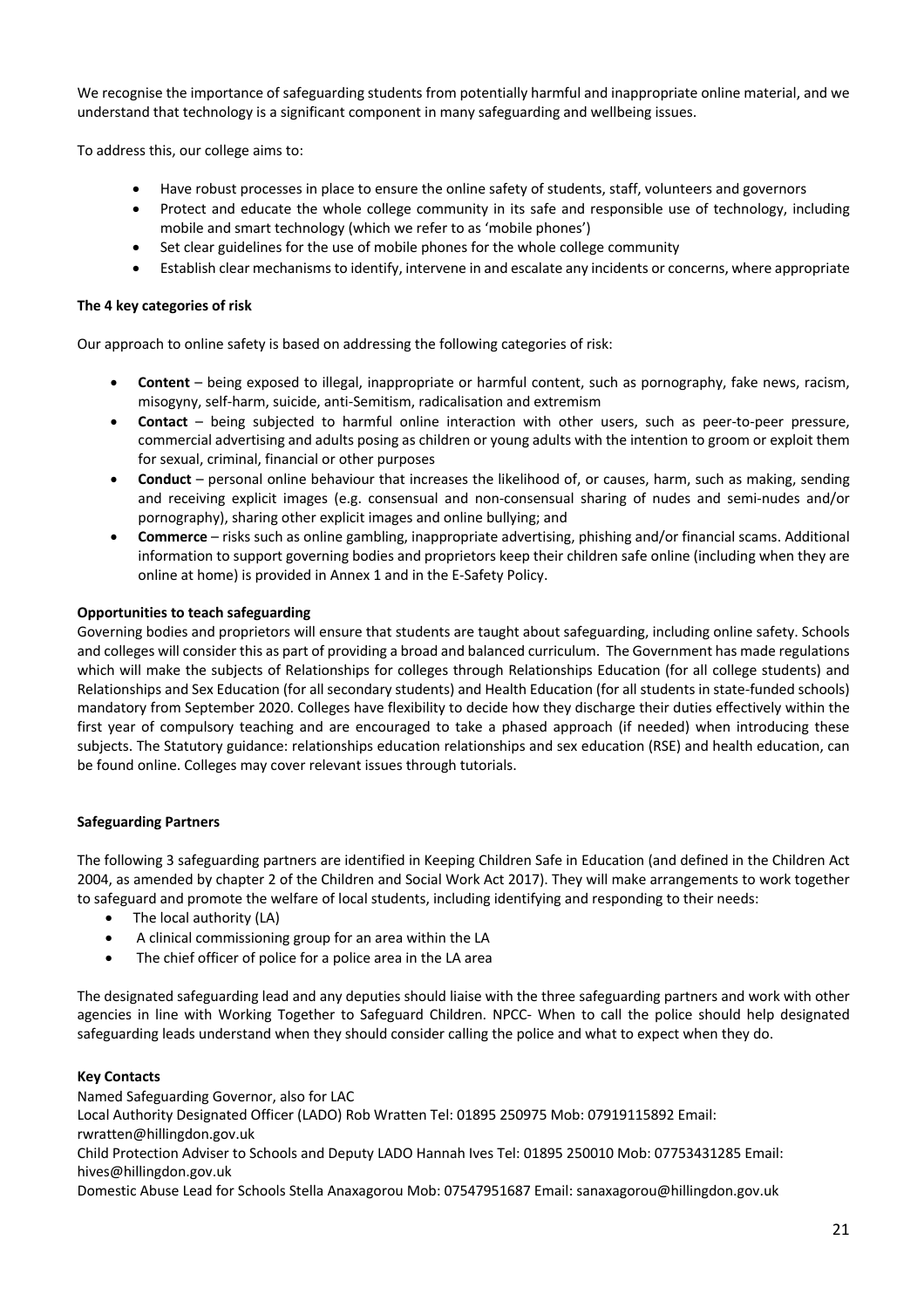Prevent Lead and Stronger Communities Manager Fiona Gibbs Email: fgibbs@hillingdon.gov.uk Axis Phil Skidmore Email: Axis@hillingdon.gov.uk/ 01895277 177

#### **Useful contacts:**

Multi Agency Support Hub (MASH) 01895 556633 lbhmash@hillingdon.gov.uk NSPCC Whistleblowing Helpline 0800 028 0285 help@nspcc.org.uk Channel Helpline (Prevent) 0207 340 7264 counter.extremism@education.gov.uk National Domestic Abuse 24 hour Helpline: 0808 2000 247

#### **Recording of Documents**

Secure and consistent records are essential to effective child protection practice. The Trust is clear about the need to record any concerns held about students, the status of such records and when these records should be passed over to other agencies.

Concerns about the welfare/behaviour of a student are kept securely. Safeguarding and Child Protection records are kept securely, locked in a separate filing cabinet away from general college records. **Only the Lead Safeguarding Officer, nominated person, the Executive Principal or Principal will have access to these records. Parents and others with parental responsibility may be given access to their child's Child Protection records once appropriate advice has been sought.**

Students who attend college with welfare/behavioural concerns are recorded on the Special Needs register for monitoring purposes or because they already have an Educational Health Care plan. Staff will be alerted to these students via staff briefings and confidential notes are available from the Principal if needed.

The Principal and SENCO collate concerns about individual students, which are not Child Protection related. If concerns increase and Child Protection becomes an issue the procedure outlined earlier is followed. If a student leaves to go to another educational establishment his/her Child Protection records are sent to the accepting college.

## **Attendance at Child Protection Conferences**

The College recognises the need to attend Child Protection case conferences or to send a written report if attendance is not possible. The appropriate member(s) of staff would attend. This should be the Designated Safeguarding Lead or the Lead Safeguarding Officer.

## **Supporting Students at Risk**

Students who are abused or who witness violence may find it difficult to develop a sense of self-worth and to view the world in a positive way. The College may be the only stable, secure and predictable element in the lives of students at risk. Whilst at college, their behaviour may still be challenging and defiant and there may even be moves to consider exclusion. It is also recognised that a minority of student**s** who have experienced abuse may in turn abuse others. This requires a considered, sensitive approach in order that the student can receive appropriate help and support.

#### **Recruitment and Selection of Staff**

The Rosedale Hewens Academy Trust's safer recruitment processes are based on the Statutory Guidance: Keeping Children Safe in Education September (2019). The College will provide all the relevant information in references for a member of staff about whom there have been concerns about child protection/inappropriate conduct. Cases in which an allegation has been proven to be unsubstantiated, false or malicious will not be included in employer references. A history of repeated concerns or allegations, which have all been found to be unsubstantiated, malicious etc. will also, not be included in the employment reference.

The College has an open safeguarding ethos regularly addressing safeguarding responsibilities during staff meetings and fostering an ongoing culture of vigilance. All new staff and volunteers receive a safeguarding induction and are briefed on the code of conduct for adults working with students. On every interview panel for college staff at least one member (teacher, manager or governor) will have undertaken safer recruitment training either online through the DfE website or by attending local authority training.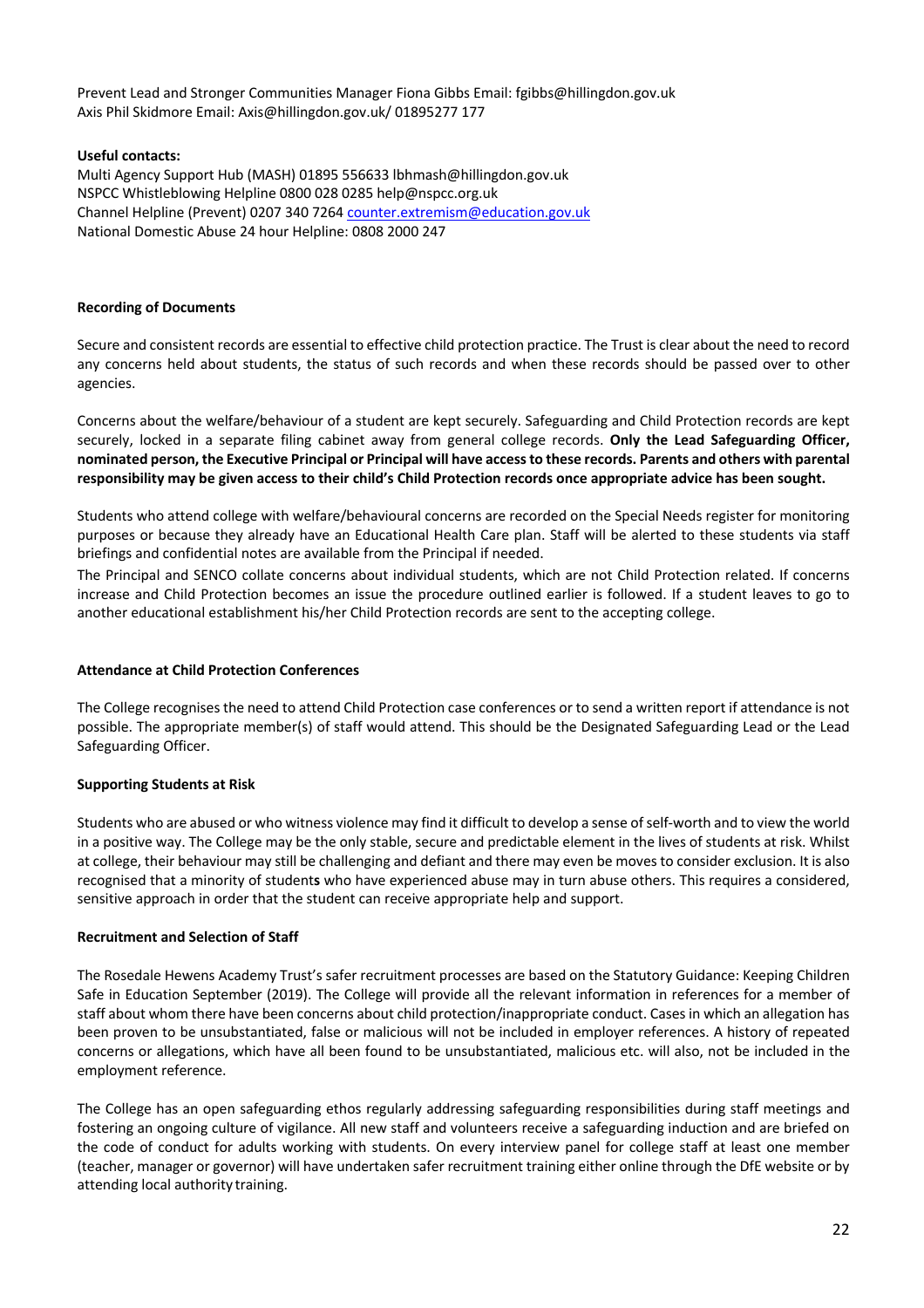#### **Safe College, Safe Staff**

#### **This section is based on 'Section 1: Allegations that may meet the harms threshold' in part 4 of Keeping Children Safe in Education.**

The College will ensure that all adults, whether members of staff, volunteers or involved in the transportation of students will be subject to the appropriate level of vetting procedures.

The College will follow guidance from the Safeguarding Partnership arrangements for Hillingdon, with regard to allegations against staff in cases of suspected inappropriate conduct by staff in respect of students.

All staff should be aware of the potential problems of working with students in a one-to-one situation and should take appropriate preventative action e.g. ensure that the interaction takes place with the door open in a highly visible area and with another adult teacher or Teaching and Learning Associate present.

All new members of staff have child protection training as part of their induction in order to avoid situations where allegations may be made against them. Individual students seeking advice from teachers on sexual matters should be referred to the visiting nurse. Staff should not give individual advice to students about such matters. Sex and relationships are taught through the curriculum and students are able to ask questions as appropriate. The Designated Safeguarding Lead and Lead Safeguarding Officer receives up to date training at least every two years. Designated members of the Senior Leadership Team and Governors have received the Safer Recruitment training.

Allegations against staff will be reported to the Executive Principal in the first instance and will then be referred to the Local Authority Designated Officer (LADO) to decide on a course of action.

#### **Allegations of abuse made against teachers, and other staff, including supply teachers and volunteers.**

If staff, supply staff, visitors or volunteers are working with students alone they will, wherever possible, be visible to other members of staff. They will be expected to inform another member of staff of their whereabouts in college, who they are with and for how long. Doors, ideally, should have a clear glass panel in them and must be left open. Sometimes allegations are made against adults who come into contact with students. We all have a responsibility to ensure that the requirements of this policy are fully adhered to.

Where the College or college are not the employer of an individual they still have responsibility to ensure allegations are dealt with appropriately and that they liaise with relevant parties (this includes supply teachers and volunteers).

There are sensible steps that every adult should take in their daily professional conduct with students. If a member of staff has information which suggests an adult who works with students (in a paid or unpaid capacity) has:

- Behaved in a way that has harmed a student, or may have harmed a student, and/or
- Possibly committed a criminal offence against or related to a student, and/or
- Behaved towards a student or students in a way that indicates he or she may pose a risk of harm to students, and/or
- Behaved or may have behaved in a way that indicates they may not be suitable to work with children this includes behaviour taking place both inside and outside of college

he/she should speak immediately with designated Child Protection Officer or the Executive Principal, who have responsibility for managing allegations. In their capacity they will consult with and/or make a referral to the Local Authority Designated Officer (LADO).

All adults who come into contact with children will be made aware of the steps that will be taken if an allegation is made. The College adheres to the guidance stipulated in the Safeguarding Partnership arrangements for Hillingdon and will seek appropriate advice from this board on general policy issues. For specific concerns, the LADO will be consulted.

If an allegation were made against the Principal, this will be reported to the Chair of the College's Local Advisory Board who will liaise with the LADO.

**The section is based on 'Section 2: Concerns that do not meet the harm threshold' in part 4 of Keeping Children Safe in**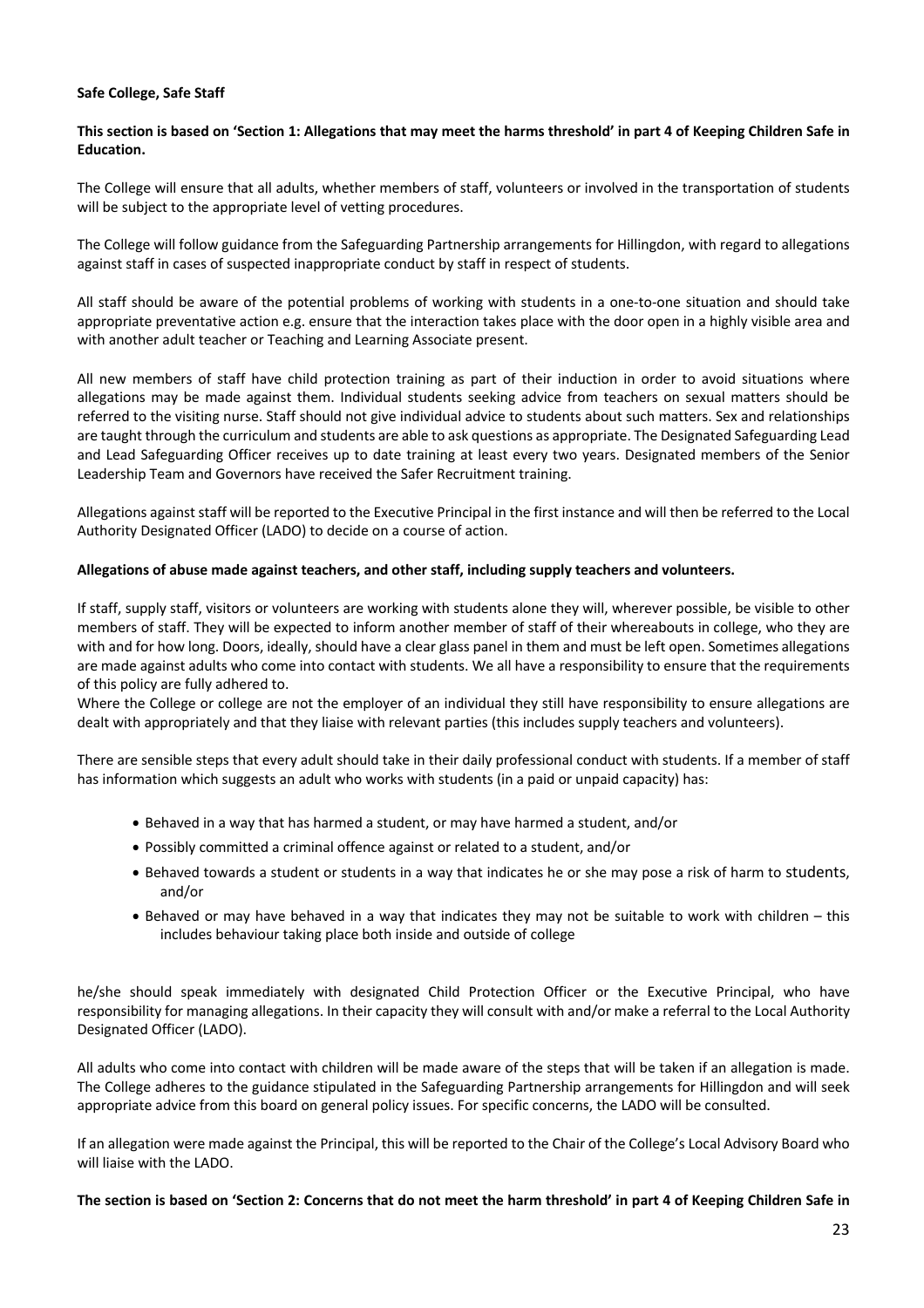#### **Education.**

This section applies to all concerns (including allegations) about members of staff, including supply teachers, volunteers and contractors, which do not meet the harm threshold set out in section 1 above.

Concerns may arise through, for example:

- Suspicion
- Complaint
- Disclosure made by a child, parent or other adult within or outside the College
- Pre-employment vetting checks

We recognise the importance of responding to and dealing with any concerns in a timely manner to safeguard the welfare of students.

#### **Definition of low-level concerns**

The term 'low-level' concern is any concern – no matter how small – that an adult working in or on behalf of the College may have acted in a way that:

- Is inconsistent with the staff code of conduct, including inappropriate conduct outside of work, and
- Does not meet the allegations threshold or is otherwise not considered serious enough to consider a referral to the designated officer at the local authority

Examples of such behaviour could include, but are not limited to:

- Being overly friendly with students
- Having favourites
- Taking photographs of students on their mobile phone
- Engaging with a child on a one-to-one basis in a secluded area or behind a closed door
- Using inappropriate sexualised, intimidating or offensive language

#### **Searching a Student With and Without Consent**

Any search of a student where physical contact is necessary will be carried out in accordance with the statutory government guidance, 'Searching, Screening and Confiscation'. This was published in January 2018 and is used in conjunction with article 8 of the European Convention on Human Rights and the Education Act 1966.

#### **The use of Photographic Images of Students in College**

There will be occasions when we would wish to take photographic images of students celebrating achievement as part of the curriculum and during extracurricular activities. This can enhance self-esteem and is therefore welcomed. However, in addition, individuals have the right to privacy and family life and there will be families who do not wish information to be made public. We must also be mindful of confidentiality issues especially in relation to children living in care or with adoptive families and in situations involving child protection and domestic abuse.

As a general rule, where it is appropriate to use images of a child the College will:

- Obtain the active consent of the student, parents, guardians orcarers.
- Be able to justify the production of suchimages.
- Specify how the material will be used.
- Ensure that names are not printed with photographs, which could identify individuals without parental consent.
- Ensure visits by the media are planned in advance and a senior member of staff is aware that images are being taken and for what purpose.
- Avoid making images in one-to-onesituations.
- Ensure that all images are available for scrutiny in order to screen foracceptability.
- Make arrangements for storage and disposal of all materials including any unused images.
- Alert parents, guardians or carers of students that any photographs or video film taken at college events are likely to contain images of students who will not have given their permission to be filmed or photographed. Such images should not be circulated more widely than the family. (A note to this effect will be printed on event programmes ortickets).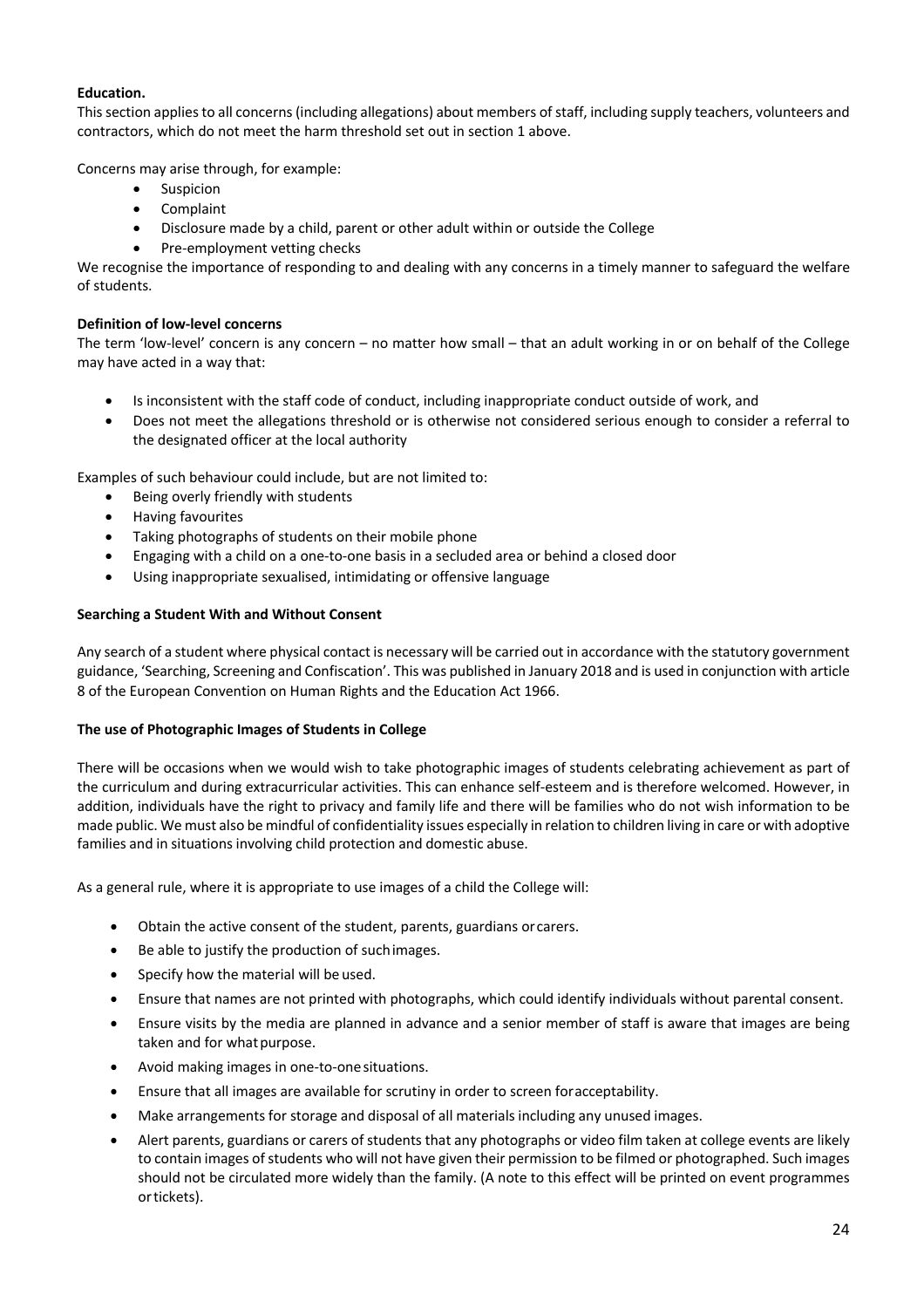#### *CONSENT WILL BE REQUESTED WHEN A STUDENT JOINS THE COLLEGE AND, UNLESS WITHDRAWN, WILL REMAIN IN FORCE UNTIL THE STUDENT LEAVES.*

## **Safeguarding: Personal use of Social Media**

Staff, students and parents MUST NOT have any personal contact through social media, i.e. Facebook and Twitter. Staff must inform the Designated Safeguarding Lead if they are approached to befriend a student or parent in this way, so that it can be recorded. If students and members of the wider college community wish to communicate with staff they should only do so through official college sites created for this purpose. This is to safeguard staff, student, parents and the wider college community.

#### **5. MONITORING ANDREVIEW**

Well-managed records are essential to good child protection practice. All staff are clear about the need to record and report concerns about a student or students within each college. The designated Safeguarding and Child Protection Officer is responsible for such records and for deciding at what point these records should be passed over to other agencies. Child Protection records are held separately from a student's college file and in secure storage. All college policies and procedures relating to safeguarding children will be reviewed annually.

#### **6. ROLES ANDRESPONSIBILITIES**

All adults working with or on behalf of children have a responsibility to safeguard and promote the welfare of children. There are, however, key people within each college who have specific responsibilities. The Lead Safeguarding Officer is the designated person for all child protection matters across the Trust. In addition, the Principal, Executive Principal and other senior members of staff are designated staff for child protection and receive the appropriate training.

#### **The role of the Lead Safeguarding Officer includes:**

- Referring cases of suspected abuse or allegations to the relevant investigatingagencies.
- Act as a source of support, advice and expertise within a college when deciding whether to make a referral by liaising with relevant agencies.
- Liaise with the Principal of the College concerned to inform him/her of any issues and ongoing investigations and ensure there is always cover for thisrole.
- Attends regular and appropriate child protection training.
- Recognises how to identify signs of abuse and when it is appropriate to make a referral.
- Ensures a working knowledge of how LSCB's operate, the conduct of a child protection case conference, and be able to attend and contribute to these effectively when required to doso.
- Ensures each member of staff has access to and understand the child protection policy, in particular new or parttime staff who may work with different educationalestablishments.
- Ensures all staff have induction training covering child protection and are able to recognise and report any concerns immediately they arise.
- Will keep detailed, accurate and secure written records ofreferrals/concerns.
- Obtain access to resources and attend any relevant or refresher training courses at least every two years.
- Ensures the Trust's child protection policy is implemented and embedded in eachcollege.
- Ensures the Trust's child protection policy is updated and reviewed annually and works with the Academy Board regarding this.
- Ensures parents, guardians and carers see copies of the child protection policy which alerts them to the fact that referrals may be made and the role of each college in this process to avoid conflictlater.
- Where students leave a college, ensure their child protection file is copied for the new establishment as soon as possible, but transferred separately from main student file.

#### **The Designated Safeguarding Lead will:**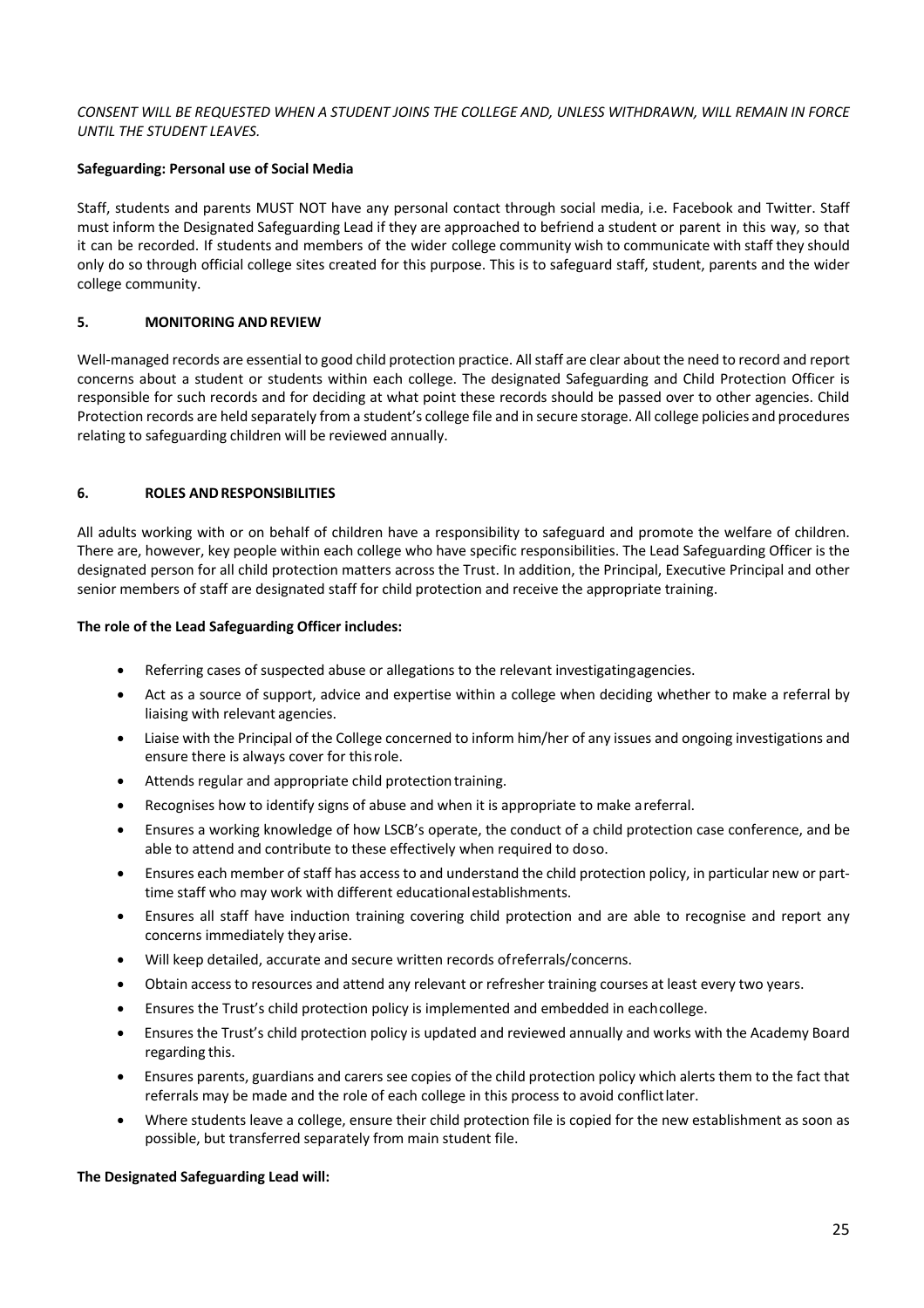- Take the lead in ensuring Safeguarding and Child protection has a high profile within theCollege.
- Take overall responsibility for ensuring the College conforms to all statutory requirements in respect of child protection but operationally will delegate coordinating responsibility to the designated Safeguarding and Child Protection Officer, as necessary.
- Be available to support individual teaching and support staff who may have concerns about child protection.
- Ensure the policies and procedures adopted by the Academy Board are fully implemented and followed by all staff.
- Ensure sufficient resource and time are allocated to enable the designated Safeguarding and Child Protection Officer and other staff to discharge theirresponsibilities.
- Take part in strategy discussions and other inter-agency meetings and contribute to the assessment of children as and when required.
- Ensure that all staff and volunteers feel able to raise concerns about poor or unsafe practice in regard to children, and such concerns are addressed sensitively and effectively in a timely manner.

#### **The Academy Board is accountable for ensuring that:**

- The Trust has effective policies and procedures in place and monitors each college's compliance with them.
- There is an individual member of the Local Advisory Board of each college to champion child protection issues within the College, liaise with the Principal about them, and provide information and reports to the Academy Board. However, it is not usually appropriate for that person to take the lead in dealing with allegations of abuse made against the Principal or Executive Principal. That is more properly the role of the Chair of the Academy Board or, in the absence of a Chair, the ViceChair.
- All members of the Academy Board and Local Advisory Boards undertake training about child protection to ensure they have the knowledge and information needed to perform their functions and understand their responsibilities.
- In addition to basic child protection training, the Lead Designated Safeguarding Officer undertakes training in interagency working that is provided by, or to standards agreed by, the LSCB, and refresher training at two yearly intervals, to keep his/her knowledge and skills up to date and provides advice and support to other staff.
- The Principal, and all other staff who work with children, undertake appropriate training which is kept up to date by refresher training at annual intervals.
- Temporary staff and volunteers who work with children are made aware of the appropriate college's arrangements for child protection and theirresponsibilities.

## **All College Staff are expected:**

- To attend regular whole college safeguarding and child protection training as and whenrelevant.
- To raise any safeguarding, child protection concerns with the Designated Safeguarding Lead, Lead Safeguarding Officer, Principal or other designated child protection staff as soon aspossible

## **The Local Authority should:**

- Liaise with the College following areferral.
- Support the family and college through any child protection referral.
- Provide effective communication to families and theCollege.

#### **Parents are expected:**

- To ensure their child receives the best care andwelfare.
- To inform the College if a situation arises that may affect their child'swelfare.
- To co-operate and participate in interventions and support offered by theCollege.
- To work in partnership with external agencies identified for focussupport.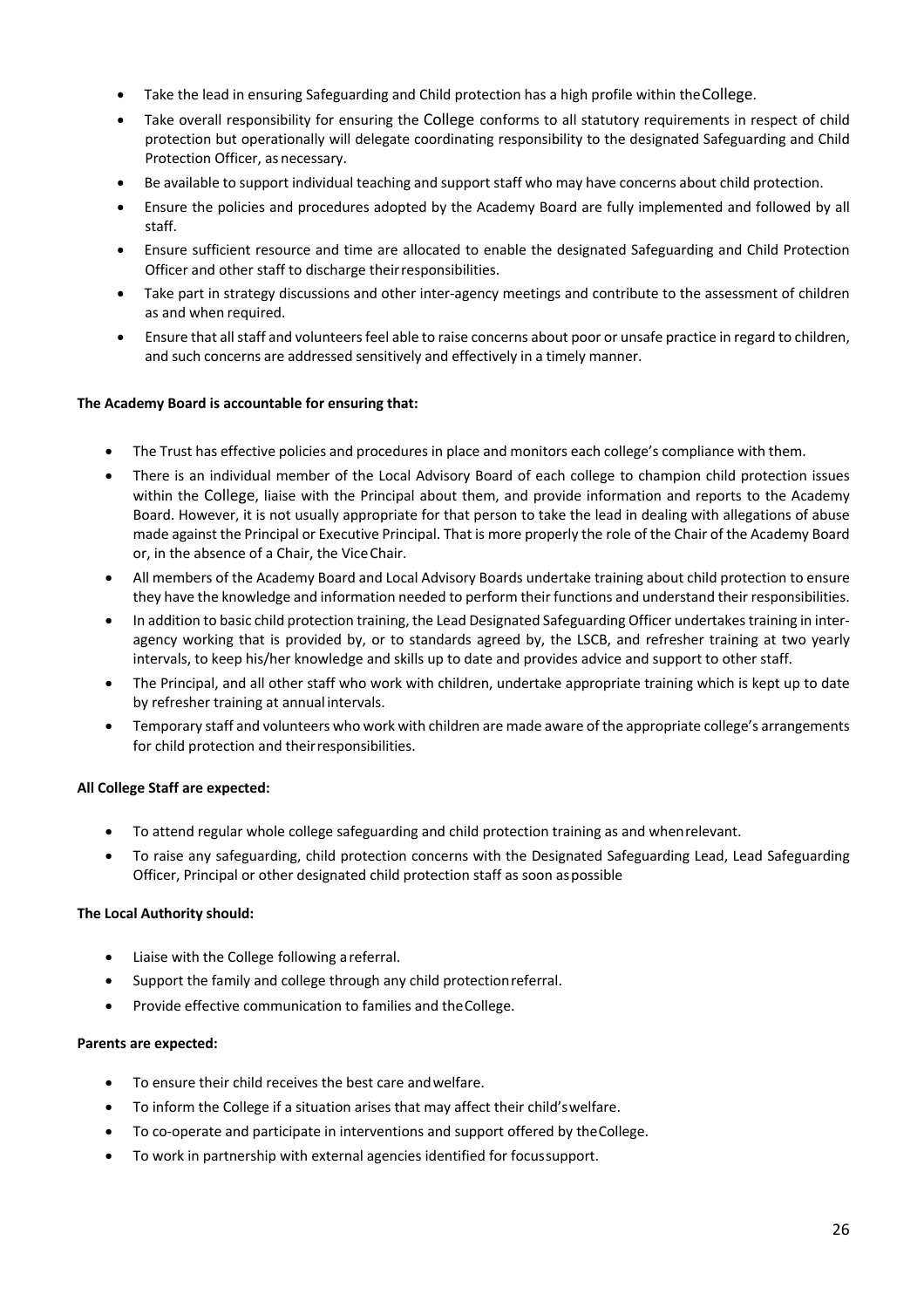## **7. LINKS TO OTHER POLICIES ANDDOCUMENTS**

- Attendance Policy
- Anti-Bullying Policy
- Behaviour for Learning Policy and Procedure
- E Safety Policy
- Health and Safety (including site security) Policy
- Prevent Strategy
- Relationship and Sex Education Policy
- Special Educational Needs and Disability Policy

## **Policy last updated: August 2021**

| <b>Date</b>    | Change(s) Made                                                                           | <b>Change Author</b>            |
|----------------|------------------------------------------------------------------------------------------|---------------------------------|
| <b>TBA</b>     | Policy created                                                                           | Louise Ventin, TRHAT            |
|                |                                                                                          | <b>Child Protection Officer</b> |
| February 2018  | Policy text updated and edited for consistency in format.                                | Jane Thomas, Senior             |
|                | Added statement on Page 11 with regard to DfE Statutory Guidance Officer - Marketing and |                                 |
|                | Searching, Screening and Confiscation January 2018.                                      | Media (TRHAT)                   |
| March 2018     | Whole Policy update in accordance with statutory guidance,                               | Hamdi Ali, TRHAT Lead           |
|                | regulation and legislation.                                                              | Safeguarding Officer            |
|                |                                                                                          | <b>Debbie Smith, TRHAT</b>      |
|                |                                                                                          | Director of Early Years,        |
|                |                                                                                          | Children and Family             |
|                |                                                                                          | Services                        |
|                |                                                                                          | Sarah Driscoll, TRHAT           |
|                |                                                                                          | <b>Chief Operating Officer</b>  |
| May 2018       | Final edit and approval                                                                  | Sarah Driscoll, TRHAT           |
|                |                                                                                          | <b>Chief Operating Officer</b>  |
| September 2018 |                                                                                          | Hamdi Ali, TRHAT Lead           |
|                |                                                                                          | Safeguarding Officer            |
|                |                                                                                          | Debbie Smith, TRHAT             |
|                |                                                                                          | Director of Early Years,        |
|                |                                                                                          | Children and Family             |
|                |                                                                                          | Services                        |
|                |                                                                                          | Sarah Driscoll, TRHAT           |
|                |                                                                                          | <b>Chief Operating Officer</b>  |
| September 2019 |                                                                                          | Hamdi Ali, TRHAT Lead           |
|                |                                                                                          | Safeguarding Officer            |
|                |                                                                                          | <b>Debbie Smith, TRHAT</b>      |
|                |                                                                                          | Chief Officer                   |
| April 2020     |                                                                                          | Carla Jorsling-Thomas,          |
|                |                                                                                          | <b>TRHAT Lead</b>               |
|                |                                                                                          | Safeguarding Officer            |
|                |                                                                                          | Debbie Smith, TRHAT             |
|                |                                                                                          | Chief Officer                   |
| September 2020 |                                                                                          | Carla Jorsling-Thomas,          |
|                |                                                                                          | TRHAT Lead                      |
|                |                                                                                          | Safeguarding Officer            |
|                |                                                                                          | <b>Debbie Smith, TRHAT</b>      |
|                |                                                                                          | Chief Officer                   |
| August 2021    | Whole Policy update in accordance with statutory guidance,                               | Carla Jorsling-Thomas,          |
|                | regulation and legislation.                                                              | <b>TRHAT Lead</b>               |
|                |                                                                                          | Safeguarding Officer            |
|                |                                                                                          | <b>Debbie Smith, TRHAT</b>      |
|                |                                                                                          | Chief Officer                   |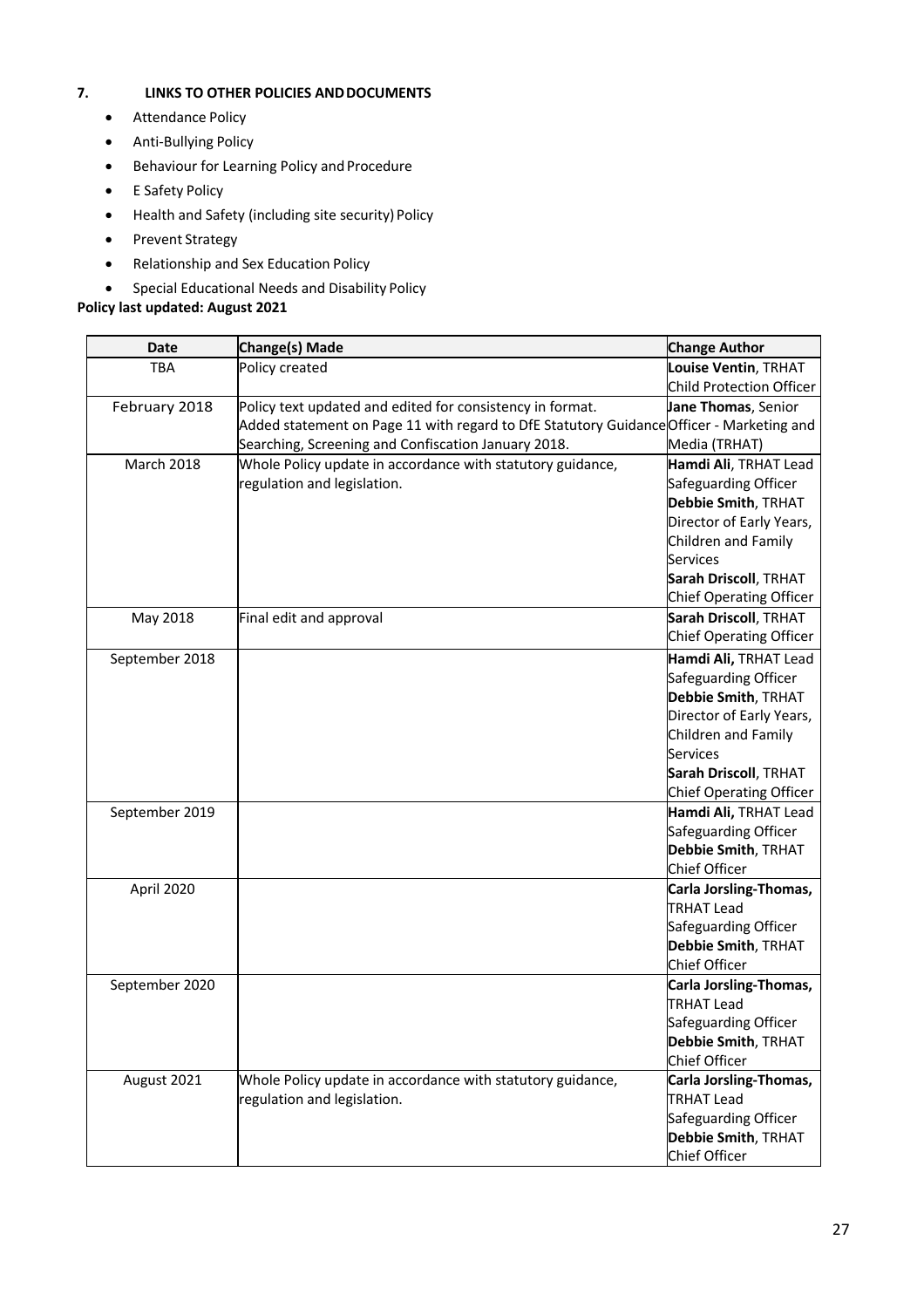## **Annex 1**



## **COVID-19 college closure arrangements for Safeguarding and Child Protection at The Rosedale Hewens Academy Trust**

**Date: 17.03.2020 Updated: 14.08.2020 Date shared with staff: 04.09.2020**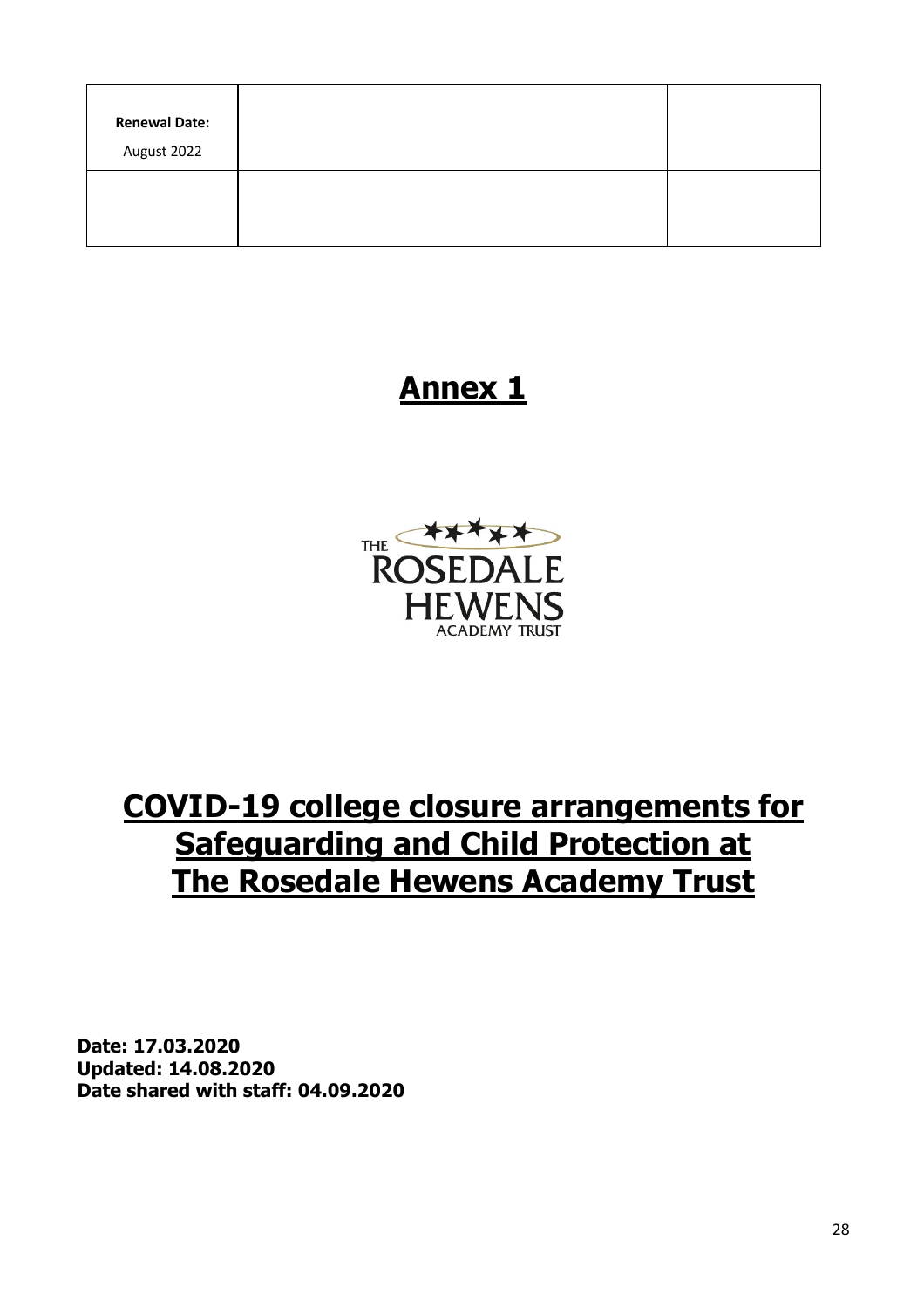## **1. Context**

From 20th March 2020 parents were asked to keep their children at home, wherever possible, and for colleges to remain open only for those children of workers critical to the COVID-19 response - who absolutely need to attend.

COVID-19 Keeping Children Safe in Education (KCSIE) remains in force throughout the response to coronavirus (COVID-19). The department has issued non-statutory interim guidance on safeguarding in schools, colleges and other providers during the coronavirus outbreak. This guidance supports governing bodies, proprietors, senior leadership teams and designated safeguarding leads to continue to have appropriate regard to KCSIE and keep their children safe.

Colleges and all childcare providers were asked to provide care for a limited number of children - children who are vulnerable, and children whose parents are critical to the COVID-19 response and cannot be safely cared for at home.

This addendum of The Rosedale Hewens Academy Trust Safeguarding, and Child Protection policy contains details of our individual safeguarding arrangements in the following areas:

## *1. Context*

- *3. Vulnerable children*
- *4. Attendance monitoring*
- *5. Designated Safeguarding Lead*
- *6. Reporting a concern*
- *7. Safeguarding Training and induction*
- *8. Safer recruitment/volunteers and movement of staff*
- *9. Online safety in schools and colleges*
- *10. Children and online safety away from school and college*
- *11. Supporting children not in college*
- *12. Supporting children in college*
- *13. Peer on Peer Abuse*
- *14. Domestic Abuse*
- 15. Support from the Multi-Academy Trust

## **Key contacts**

| <b>Role</b>              | <b>Name</b>           | <b>Contact Number</b> | <b>Email</b>      |
|--------------------------|-----------------------|-----------------------|-------------------|
| Designated Safeguarding  | MR PETER DENIS,       | 020 8573 1039         | pdenis@trhat.org  |
| Lead                     | PRINCIPAL             |                       |                   |
| Deputy Safeguarding Lead | MR MATT REEVES.       | 020 8573 1039         | mreeves@trhat.org |
|                          | <b>VICE PRINCIPAL</b> |                       |                   |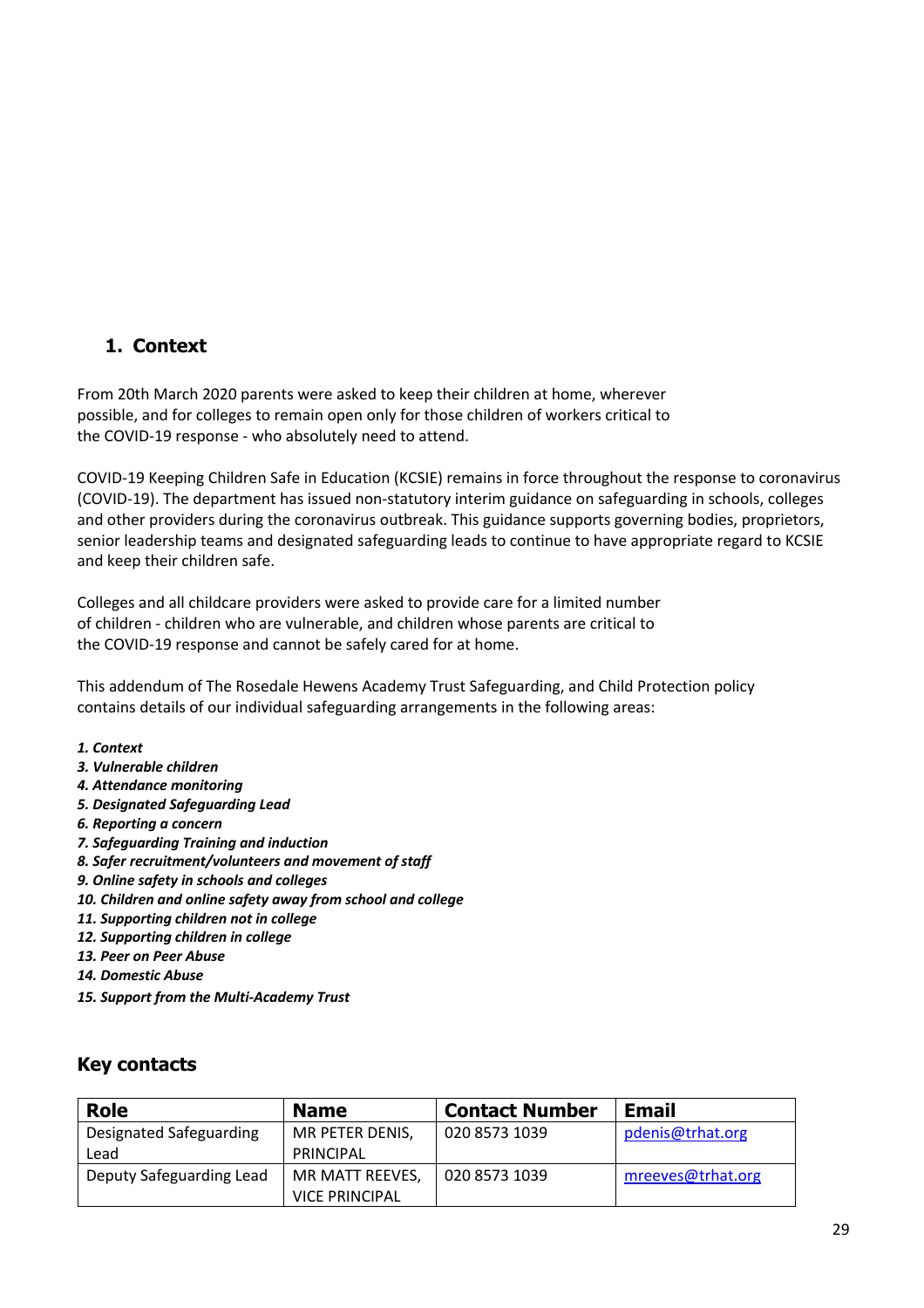| Lead Safeguarding Officer | <b>CARLA JORSLING-</b> | 07951 156684 | Cjorsling-       |
|---------------------------|------------------------|--------------|------------------|
|                           | THOMAS                 |              | thomas@trhat.org |
| Safeguarding Governor/    | <b>DEBBIE SMITH</b>    | 07508 429009 | dsmith@trhat.org |
| Trustee                   |                        |              |                  |

## **Vulnerable children**

Vulnerable children include those who have a social worker and those children and young people up to the age of 25 with education, health and care (EHC) plans. Those who have a social worker include children who have a Child Protection Plan and those who are looked after by the Local Authority. A child may also be deemed to be vulnerable if they have been assessed as being in need or otherwise meet the definition in section 17 of the Children Act 1989.

Those with an EHC plan will be risk-assessed in consultation with the Local Authority and parents, to decide whether they need to continue to be offered a school or college place in order to meet their needs, or whether they can safely have their needs met at home. This could include, if necessary, carers, therapists or clinicians visiting the home to provide any essential services. Many children and young people with EHC plans can safely remain at home.

Eligibility for free school meals in and of itself should not be the determining factor in assessing vulnerability.

Senior leaders, especially the Designated Safeguarding Lead (and Deputy) know who our most vulnerable children are. They have the flexibility to offer a place to those on the edge of receiving children's social care support.

The Rosedale Hewens Academy Trust will continue to work with and support children's social workers to help protect vulnerable children. This includes working with and supporting children's social workers and the local authority virtual school head (VSH) for looked-after and previously looked-after children.

There is an expectation that vulnerable children who have a social worker will attend an education setting, so long as they do not have underlying health conditions that put them at risk. In circumstances where a parent does not want to bring their child to an education setting, and their child is considered vulnerable, the social worker and The Rosedale Hewens Academy Trust Lead Safeguarding Officer will explore the reasons for this directly with the parent.

Where parents are concerned about the risk of the child contracting COVID19, The Rosedale Hewens Academy Trust Lead Safeguarding Officer or the social worker will talk through these anxieties with the parent/carer following the advice set out by Public Health England.

The Rosedale Hewens Academy Trust will encourage our vulnerable children and young people to attend school, including remotely if needed.

## **Attendance monitoring**

Local authorities and education settings do not need to complete their usual day-today attendance processes to follow up on non-attendance.

The Rosedale Hewens Academy Trust and social workers will agree with parents/carers whether children in need should be attending college – The Rosedale Hewens Academy Trust will then follow up on any student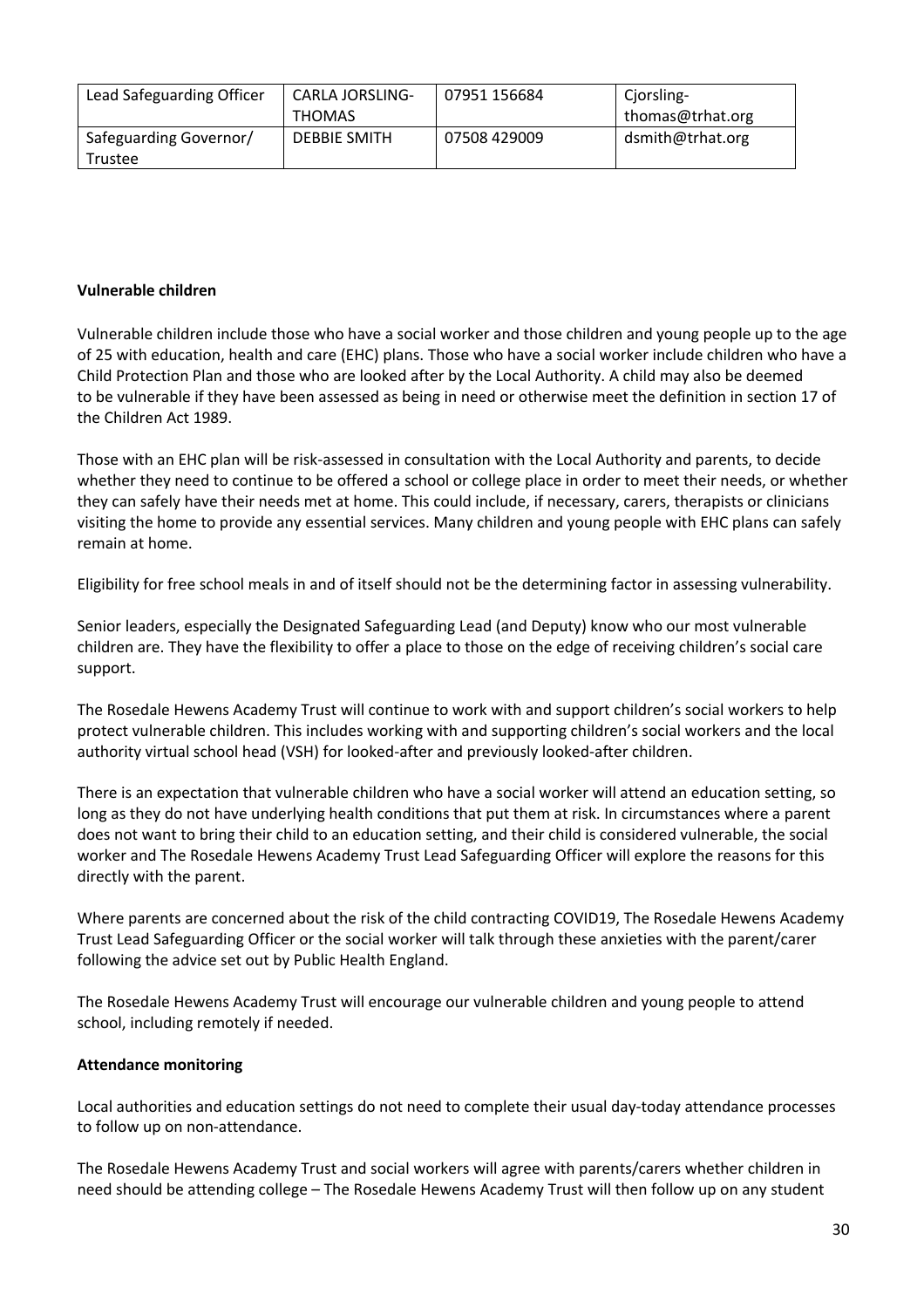that they were expecting to attend, who does not. The Rosedale Hewens Academy Trust will also follow up with

any parent or carer who has arranged care for their child(ren) and the child(ren) subsequently do not attend.

To support the above, The Rosedale Hewens Academy Trust will, when communicating with parents/carers may confirm emergency contact numbers are correct and ask for any additional emergency contact numbers where they are available.

In all circumstances where a vulnerable child does not take up their place at school, or discontinues, The Rosedale Hewens Academy Trust will notify their social worker.

## **Designated Safeguarding Lead**

The Rosedale Hewens Academy Trust has a Lead Safeguarding Officer and a DSL at each academy college.

The optimal scenario is to have a trained DSL (or deputy) available on site. Where this is not the case the Lead Safeguarding Officer will be available to be contacted via phone or online video - for example when working from home.

Where a trained DSL (or deputy) is not on site, in addition to the above, a senior leader will assume responsibility for co-ordinating safeguarding on site.

This might include updating and managing access to child protection files and concerns liaising with the offsite DSL (or deputy) and as required liaising with children's social workers where they require access to children in need and/or to carry out statutory assessments at the school or college.

It is important that all The Rosedale Hewens Academy Trust staff and volunteers have access to a trained DSL (or deputy). On each day staff on site will be made aware of that person is and how to speak to them.

The DSL will continue to engage with social workers, and attend all multi-agency meetings, which can be done remotely.

## **Reporting a concern**

Where staff have a concern about a child, they should continue to follow the process outlined in the College Safeguarding and Child Protection Policy, this includes making a Record of Concern Form which can be done remotely.

In the unlikely event that a member of staff cannot access the system from home, they should email the DSL and the LSO. This will ensure that the concern is received.

Staff are reminded of the need to report any concern immediately and without delay.

Where staff are concerned about an adult working with children in the College, they should report this directly to the DSL and LSO. Concerns around the Principal should be directed to the Chair of Governors: NAME

The Multi-Academy Trust will continue to offer support in the process of managing allegations.

## **Safeguarding Training and induction**

DSL training is very unlikely to take place whilst there remains a threat of the COVID 19 virus.

For the period COVID-19 measures are in place, The Lead Safeguarding Officer, a DSL (or deputy) who has been trained will continue to be classed as a trained DSL (or deputy) even if they miss their refresher training.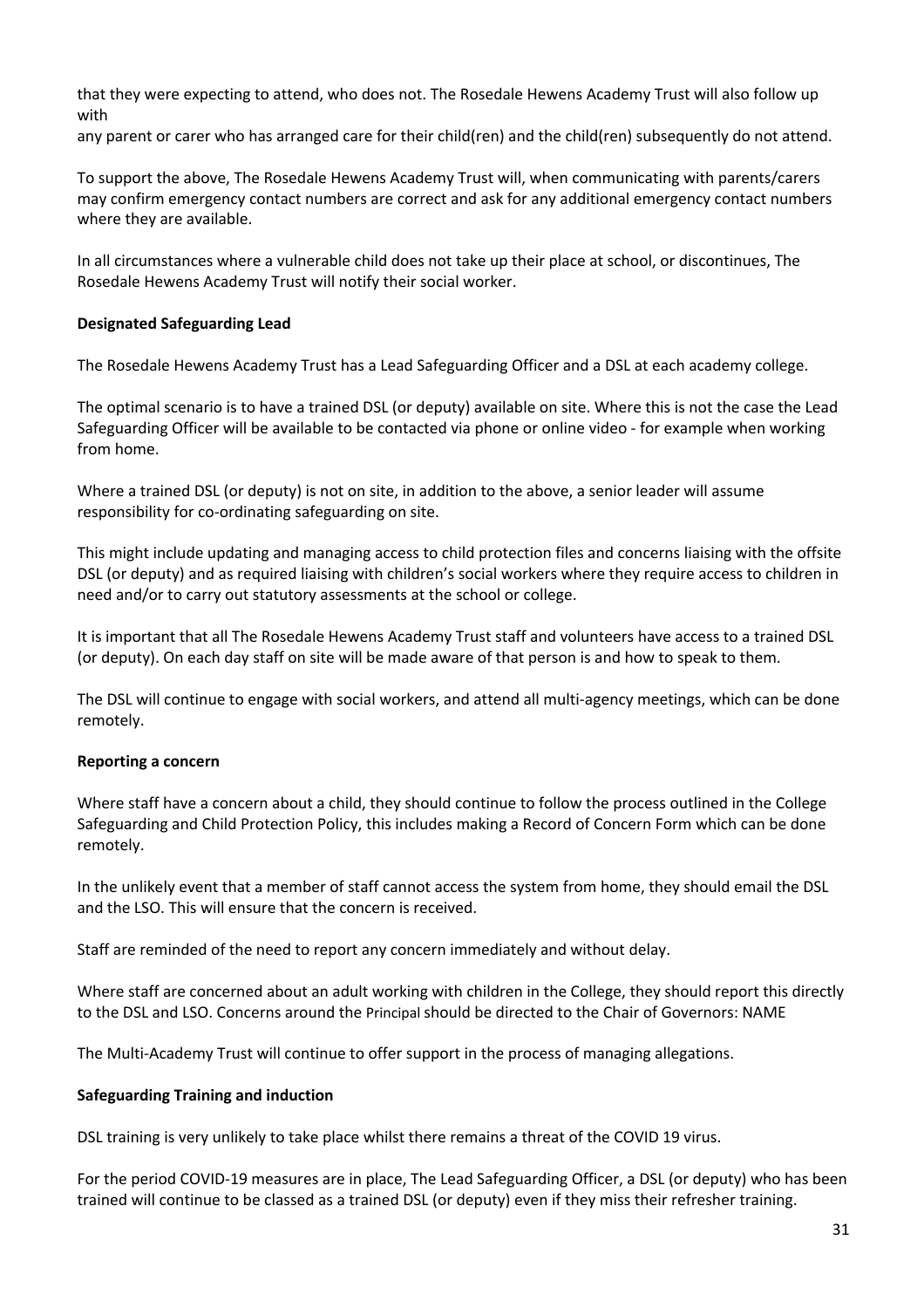All existing college staff have had safeguarding training and have read part 1 of Keeping Children Safe in Education (2019). The DSL should communicate with staff any new local arrangements, so they know what to do if they are worried about a child.

Where new staff are recruited, or new volunteers enter The Rosedale Hewens Academy Trust they will continue to be provided with a safeguarding induction.

If staff are deployed from another education or children's workforce setting to any of our colleges, we will take into account the DfE supplementary guidance on safeguarding children during the COVID-19 pandemic and will accept portability as long as the current employer confirms in writing that: -

- the individual has been subject to an enhanced DBS and children's barred list check
- there are no known concerns about the individual's suitability to work with children
- there is no ongoing disciplinary investigation relating to that individual

For movement within the Trust, colleges should seek assurance from TRHAT LSO that the member of staff has received appropriate safeguarding training.

Upon arrival, they will be given a copy of the receiving setting's child protection policy, confirmation of local processes and confirmation of LSO and DSL arrangements.

## **Safer recruitment/volunteers and movement of staff**

It remains essential that people who are unsuitable are not allowed to enter the children's workforce or gain access to children. When recruiting new staff, The Rosedale Hewens Academy Trust will continue to follow the relevant safer recruitment processes for their setting, including, as appropriate, relevant sections in part 3 of Keeping Children Safe in Education (2019) (KCSIE).

In response to COVID-19, the Disclosure and Barring Service (DBS) has made changes to its guidance on standard and enhanced DBS ID checking to minimise the need for face-to-face contact.

Where The Rosedale Hewens Academy Trust are utilising volunteers, we will continue to follow the checking and risk assessment process as set out in paragraphs 167 to 172 of KCSIE. Under no circumstances will a volunteer who has not been checked be left unsupervised or allowed to work in regulated activity.

The Rosedale Hewens Academy Trust will continue to follow the legal duty to refer to the DBS anyone who has harmed or poses a risk of harm to a child or vulnerable adult. Full details can be found at paragraph 163 of KCSIE.

The Rosedale Hewens Academy Trust will continue to consider and make referrals to the Teaching Regulation Agency (TRA) as per paragraph 166 of KCSIE and the TRA's 'Teacher misconduct advice for making a referral.

During the COVID-19 period all referrals should be made by emailing Misconduct.Teacher@education.gov.uk

Whilst acknowledging the challenge of the current National emergency, it is essential from a safeguarding perspective that any college is aware, on any given day, which staff/volunteers will be in the school or college, and that appropriate checks have been carried out, especially for anyone engaging in regulated activity. As such, The Rosedale Hewens Academy Trust will continue to keep the single central record (SCR) up to date as outlined in paragraphs 148 to 156 in KCSIE.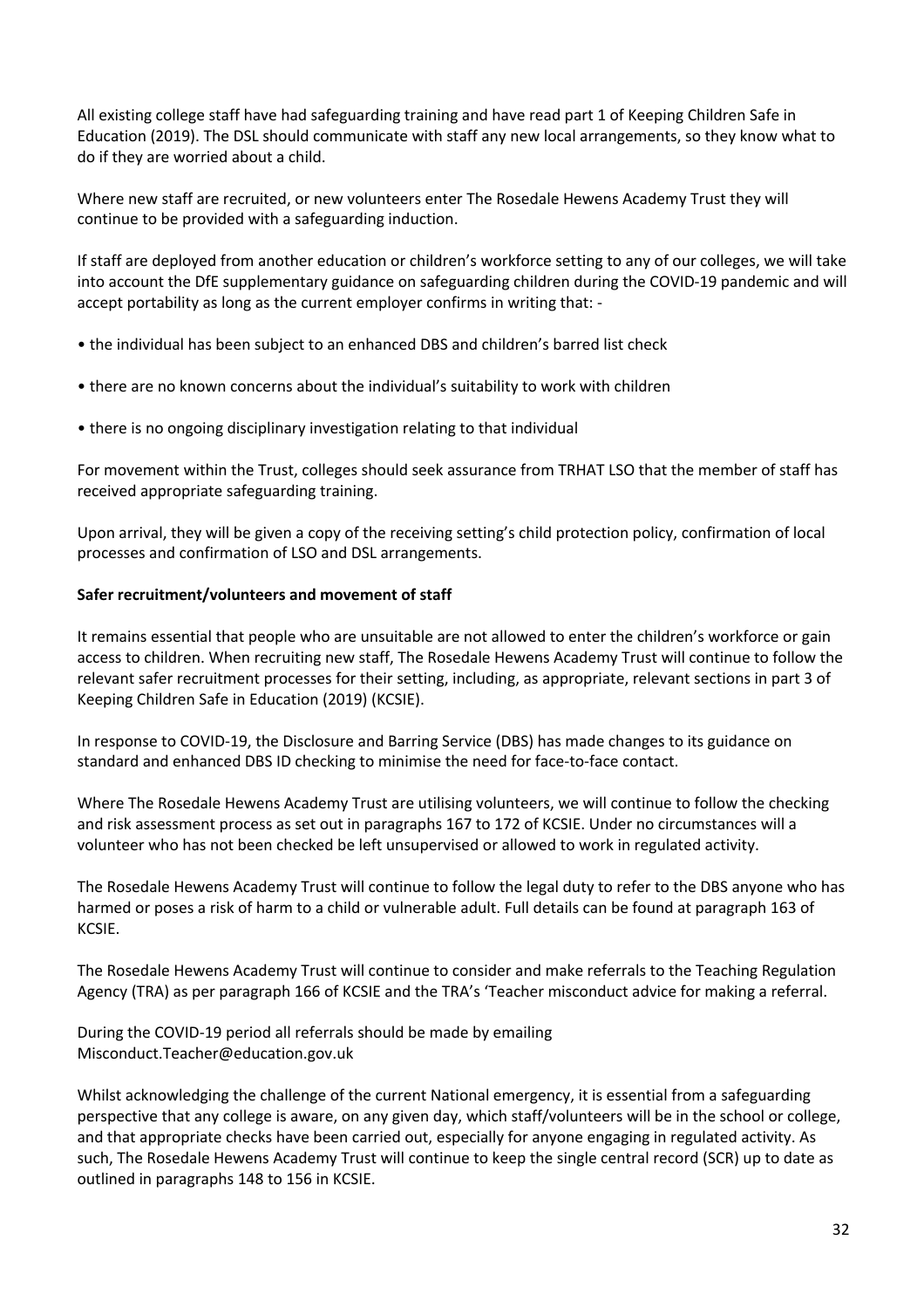## **Online safety in schools and colleges**

We will continue to have appropriate filtering and monitoring systems in place in college.

If IT staff are unavailable, our contingency plan is [insert details of contingency plans for IT support, e.g. from another college, your LA, or your multi-academy trust].

Where staff are interacting with students online, they will continue to follow our existing staff behaviour policy/code of conduct/IT acceptable use policy.

Please refer to the existing policies for further guidance.

Staff will continue to be alert to signs that a child may be at risk of harm online, and act on any concerns immediately, following our reporting procedures.

We will make sure students know how to report any concerns they have back to our college, and signpost them to other sources of support too.

We will make sure parents and carers:

- Are aware of the potential risks to children online and the importance of staying safe online
- Know what our college is asking children to do online, including what sites they will be using and who they will be interacting with from our college
- Are aware that they should only use reputable online companies or tutors if they wish to supplement the remote teaching and resources our college provides
- Know where else they can go for support to keep their children safe online

We will do this by continuing regular updates and communication with parents/guardians via our communication platforms – website/email/telephone

- Internet matters for support for parents and carers to keep their children safe online
- South West Grid for Learning for support for parents and carers to keep their children safe online
- Net-aware for support for parents and careers from the NSPCC
- Parent info for support for parents and carers to keep their children safe online
- Thinkuknow for advice from the National Crime Agency to stay safe online
- UK Safer Internet Centre advice for parents and carers
- Free additional support for staff in responding to online safety issues can be accessed from the Professionals Online Safety Helpline at the UK Safer Internet Centre.

## **Children and online safety away from school and college**

It is important that all staff who interact with students, including online, continue to look out for signs a child may be at risk. Any such concerns should be dealt with as per the Safeguarding and Child Protection Policy and where appropriate referrals should still be made to children's social care and as required, the police.

Online teaching should follow the same principles as set out in TRHAT code of Conduct. The Rosedale Hewens Academy Trust will ensure any use of online learning tools and systems is in line with privacy and data protection/GDPR requirements.

Below are some things to consider when delivering virtual lessons, especially where webcams are involved:

• No 1:1s, groups only

• Staff and children must wear suitable clothing, as should anyone else in the household.

• Any computers used should be in appropriate areas, for example, not in bedrooms; and the background should be blurred.

• The live class should be recorded so that if any issues were to arise, the video can be reviewed.

• Live classes should be kept to a reasonable length of time, or the streaming may prevent the family 'getting on' with their day.

• Language must be professional and appropriate, including any family members in the background.

• Staff must only use platforms provided by The Rosedale Hewens Academy Trust to communicate with students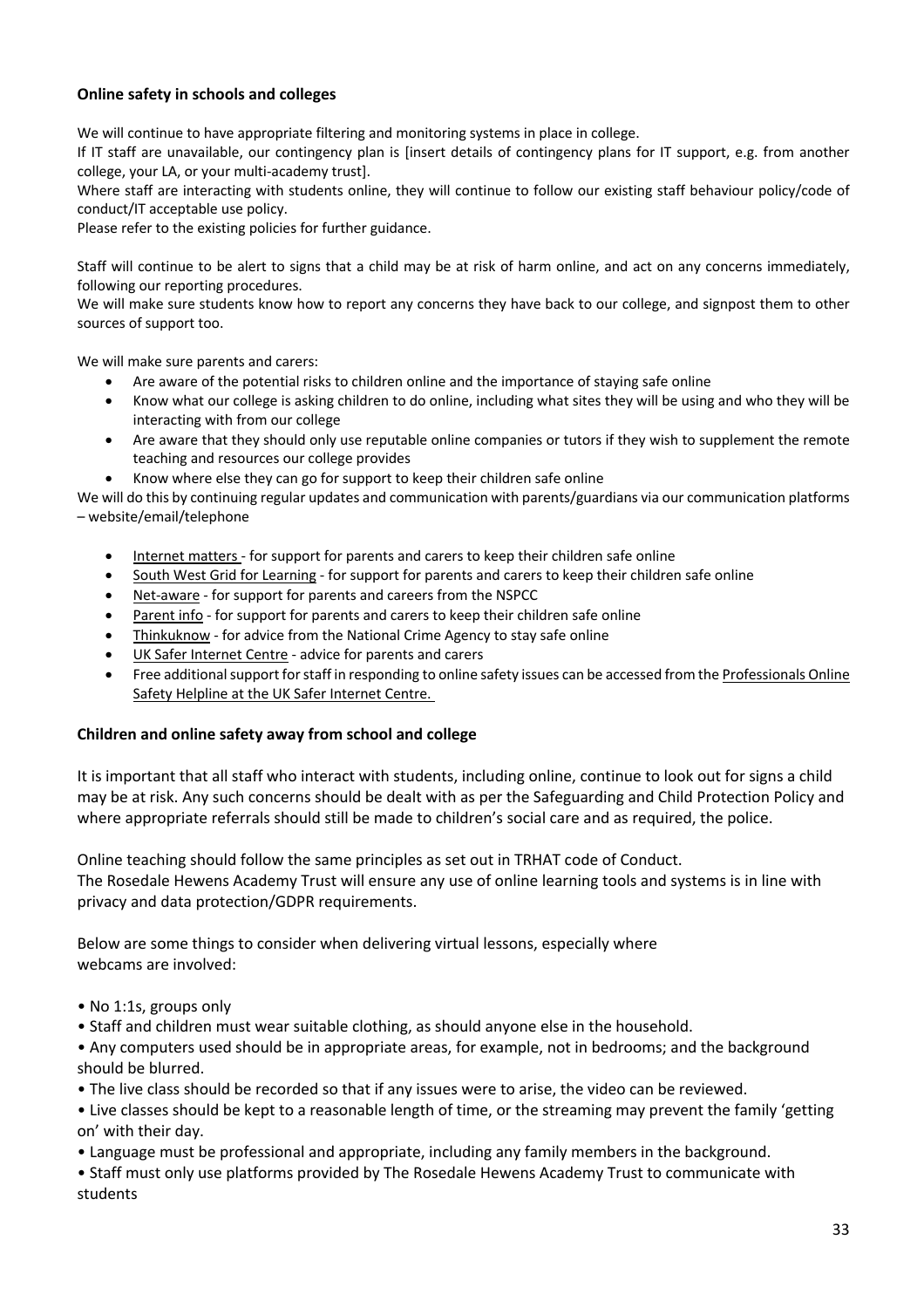• Staff should record, the length, time, date and attendance of any sessions held.

## **Supporting students not in college**

The Rosedale Hewens Academy Trust is committed to ensuring the safety and wellbeing of all its students.

Where the LSO/DSL has identified a child to be on the edge of social care support, or who would normally receive pastoral-type support in college, they should ensure that a robust communication plan is in place for that child or young person.

Details of this plan must be recorded, as should a record of contact have made.

The communication plans can include; remote contact, phone contact, door-step visits. Other individualised contact methods should be considered and recorded.

The Rosedale Hewens Academy Trust and its LSO/DSL will work closely with all stakeholders to maximise the effectiveness of any communication plan.

This plan must be reviewed regularly (at least once a fortnight) and where concerns arise, the LSO/DSL will consider any referrals as appropriate.

The College will share safeguarding messages on its via email, website and social media pages. The Rosedale Hewens Academy Trust recognises that college is a protective factor for children and young people, and the current circumstances, can affect the mental health of students and their parents/carers. Teachers at The Rosedale Hewens Academy Trust need to be aware of this in setting expectations of student' work where they are at home.

The Rosedale Hewens Academy Trust will ensure that where we care for children of critical workers and vulnerable children on site, we ensure appropriate support is in place for them. This will be bespoke to each child and recorded.

## **Supporting students in college**

The Rosedale Hewens Academy Trust is committed to ensuring the safety and wellbeing of all its students. The Rosedale Hewens Academy Trust will continue to be a safe space for all children to attend and flourish. The Principal will ensure that appropriate staff are on site and staff to student ratio numbers are appropriate, to maximise safety.

The Rosedale Hewens Academy Trust will refer to the Government guidance for education and childcare settings on how to implement social distancing and continue to follow the advice from Public Health England on handwashing and other measures to limit the risk of spread of COVID19.

The Rosedale Hewens Academy Trust will ensure that where we care for children of critical workers and vulnerable children on site, we ensure appropriate support is in place for them. This will be bespoke to each child and recorded.

Where The Rosedale Hewens Academy Trust has concerns about the impact of staff absence – such as our Lead Safeguarding Officer/Designated Safeguarding Lead or first aiders – will discuss them immediately with the trust.

## **Peer on Peer Abuse**